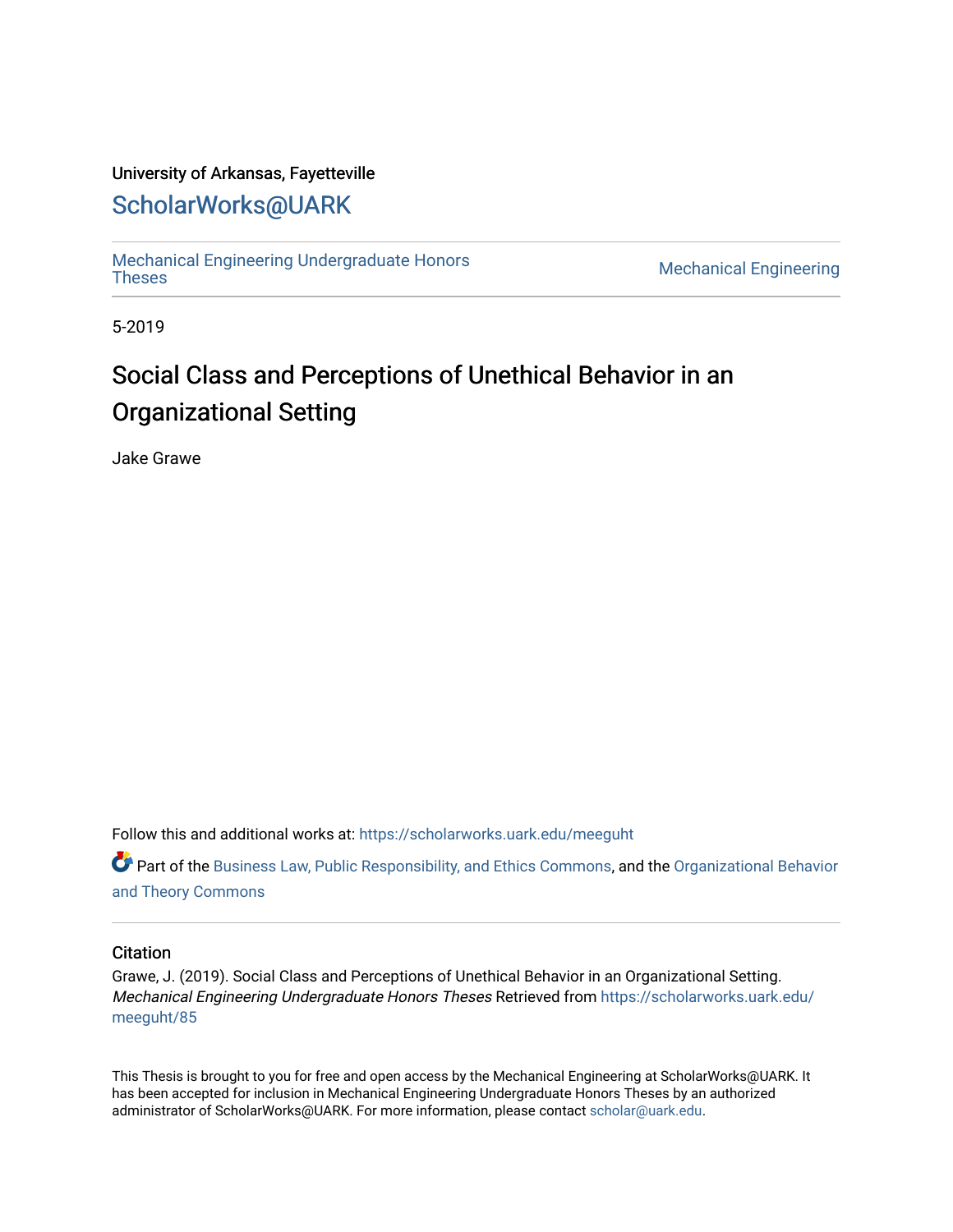Social Class and Perceptions of Unethical Behavior in an Organizational Setting

By

Jake Grawe University of Arkansas, Fayetteville Bachelors of Mechanical Engineering, 2019

Advisor: Dr. Darin Nutter & Jacqueline Tilton

An honors thesis submitted in partial fulfillment of the requirements for the degree of Bachelor of Science in Mechanical Engineering

> May 2019 University of Arkansas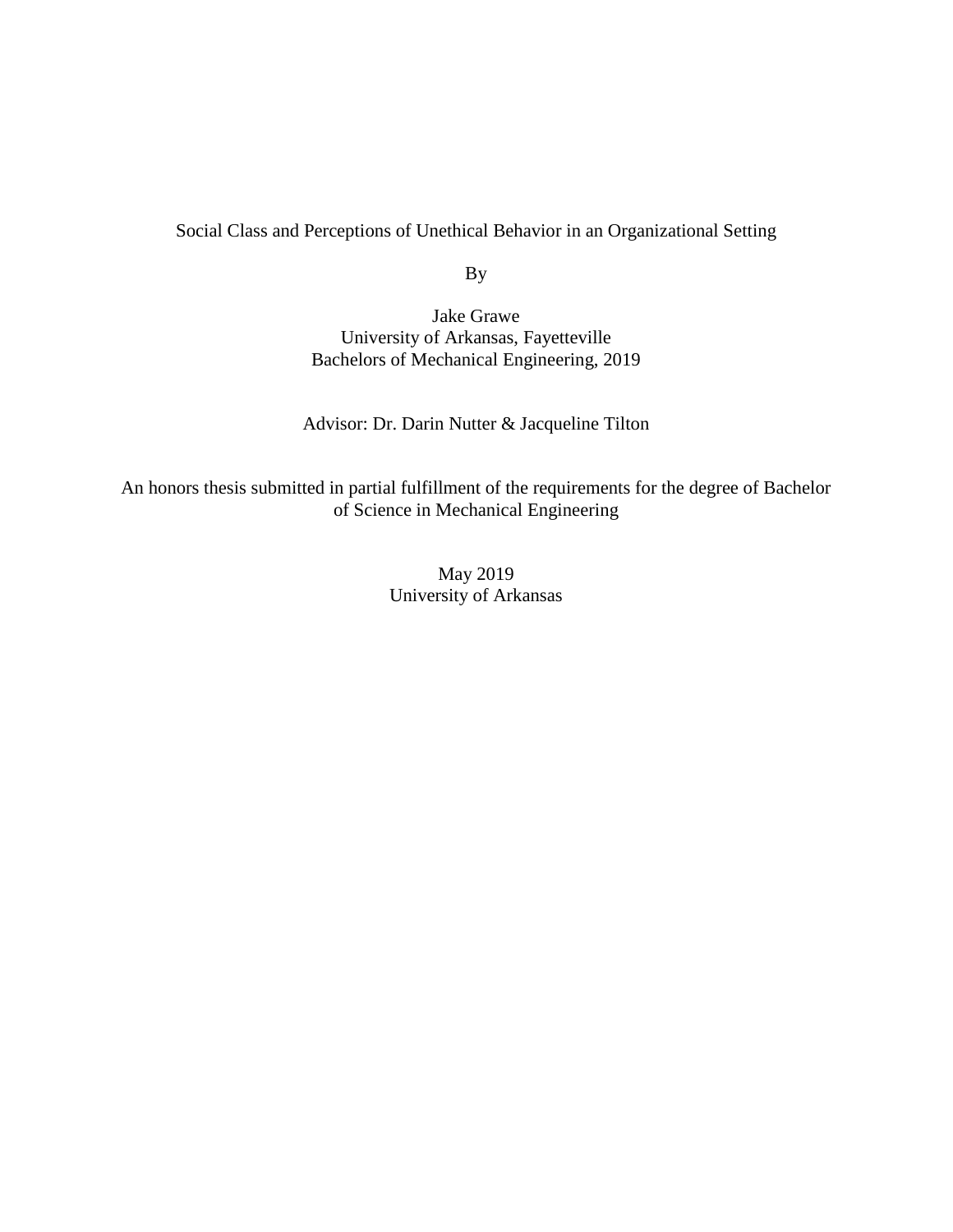#### Abstract

The purpose of this study was to explore whether social class of third-party adjudicators or perpetrators affected punitive decision-making in unethical workplace scenarios. It was hypothesized that third-party adjudicators would grant leniency towards lower-class perpetrators as well as towards perpetrators who shared their own social class. Results showed that there was no significant difference in the perception and assignment of punishment for different social class perpetrators, nor did the results show that leniency was granted to perpetrators who shared adjudicators' social class. Although the study did not confirm the initial hypotheses, unexpected trends did arise within the study and are discussed in this paper.

*Key words:* Social class background, punishment, unethical workplace behavior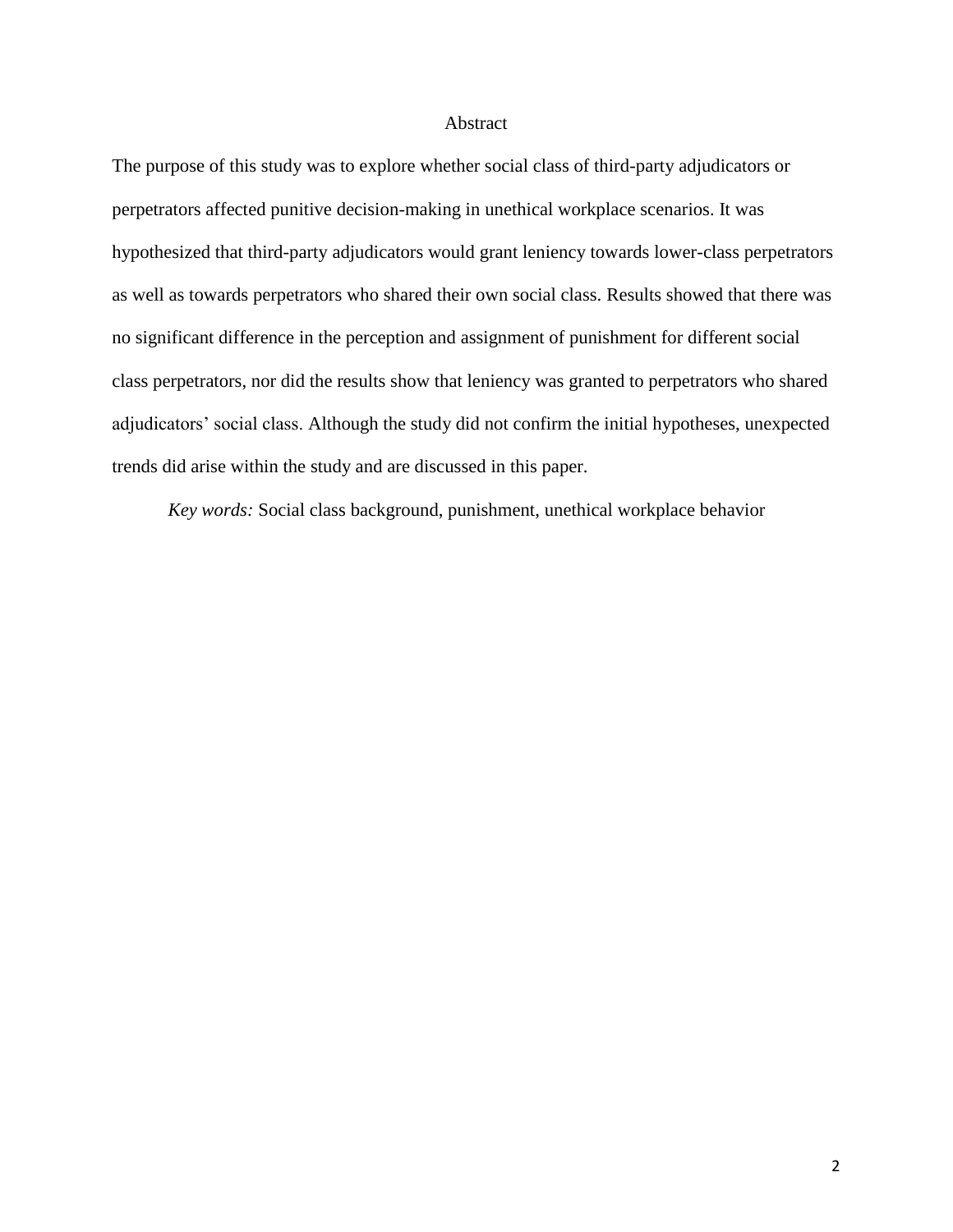#### **Acknowledgements**

I would like to thank Dr. Jacqueline Tilton for all of the time and effort she put in as my research director; Dr. Darin Nutter for providing support throughout the process as my thesis advisor; Dr. Jennifer Kish-Gephart for encouraging the study's completion; Dr. Larry Roe for keeping me honest with time constraints; Dr. Denise Soignet, Dr. Jennifer Kish-Gephart, and Professor Autumn Rook for offering extra credit to their students who took the survey created for this research; and all participants for assisting in data collection.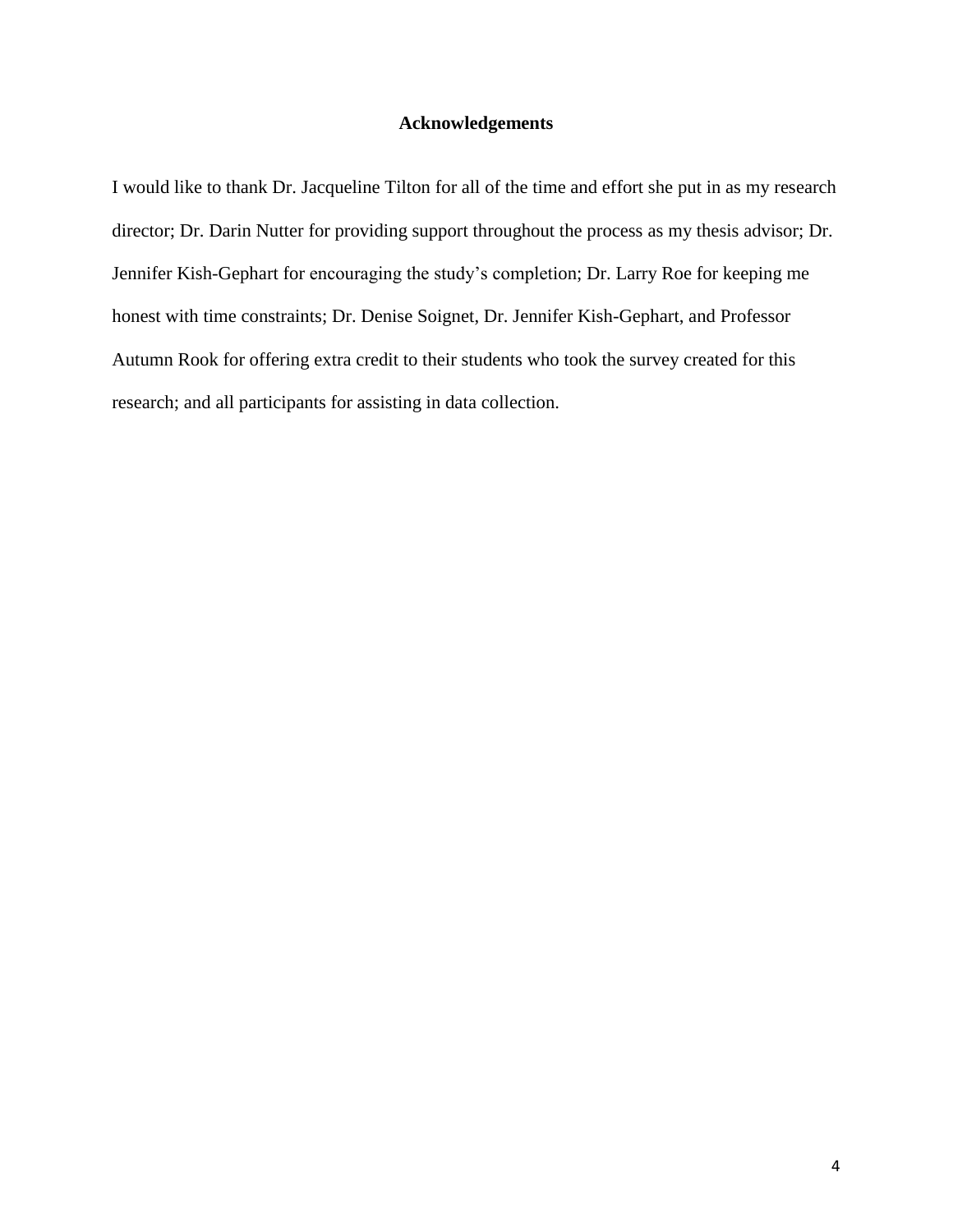# **Table of Contents**

| Introduction                            | 6  |  |  |  |  |
|-----------------------------------------|----|--|--|--|--|
| <b>Literature Review</b>                | 7  |  |  |  |  |
| Punishment                              | 8  |  |  |  |  |
| Social Class & Ingroups                 | 9  |  |  |  |  |
| Hypothesis                              | 12 |  |  |  |  |
| Methodology                             | 13 |  |  |  |  |
| Sample                                  | 13 |  |  |  |  |
| Procedure                               | 13 |  |  |  |  |
| Measures                                | 14 |  |  |  |  |
| <b>Unethical Behavior Vignettes</b>     | 14 |  |  |  |  |
| <b>Social Class Biasing</b>             | 14 |  |  |  |  |
| Perception and Assignment of Punishment | 15 |  |  |  |  |
| Social Class and General Demographics   | 16 |  |  |  |  |
| Analysis and Results                    | 17 |  |  |  |  |
| Discussion                              | 20 |  |  |  |  |
| <b>Improvements and Future Research</b> | 23 |  |  |  |  |
| Conclusion                              |    |  |  |  |  |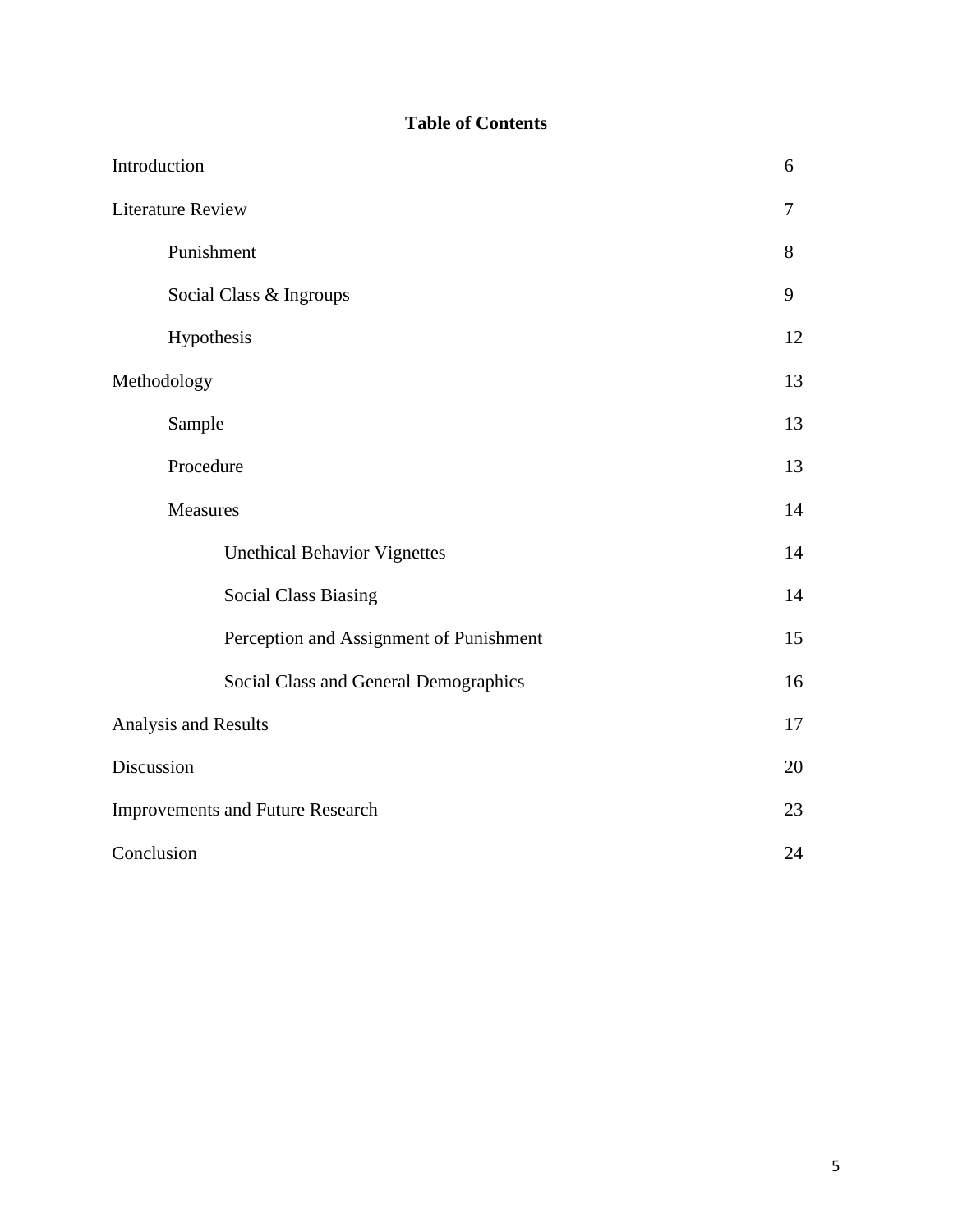#### **Introduction**

The discrepancies in criminal sentencing for individuals from differing demographics who are found guilty of perpetrating a crime has been a widespread topic of study, especially considering the fluctuations of the legal framework around sentencing guidelines in the last fifty years. With legal proceedings and their rulings having finality over a guilty individual's life for a substantive period of time, it comes as no surprise the depth of the research performed on the topic. The perception and adjudication of punishment has been a focal point for legal scholars since the first court was in session. In a complimentary way, businesses and their leadership have sought the best methods for punishing unwanted or unethical behavior by their employees.

The courts still have their issues, too. According to recent studies, there are still disparities in sentencing among white and black males who commit the same crime with the same criminal history with black males receiving harsher sentences for the same crime (Rhodes, 2015). These disparities may be linked to racism in either the judicial or prosecutorial decisionmaking, but the researchers also specify their findings' inability to prove systemic ill-intent (Rhodes, 2015). Instead, they present the possibility that judges use certain factors to lessen punitive measures, and white males typically exceed black males in these factors such as education, income, and demeanor (Rhodes, 2015). This conclusion ties with other scholarly work in Ohio, which observed that convicted felons were more likely to receive nonsuspended prison sentences when they were from more disadvantaged areas regardless of race (Wooldredge, 2007).

Studies have also found that lean male jurors are more likely to find obese women guilty of crimes than their lean counterparts (Schvey, 2013). Not only were they more likely to find obese women guilty, they were more likely to believe she had prior knowledge of her

6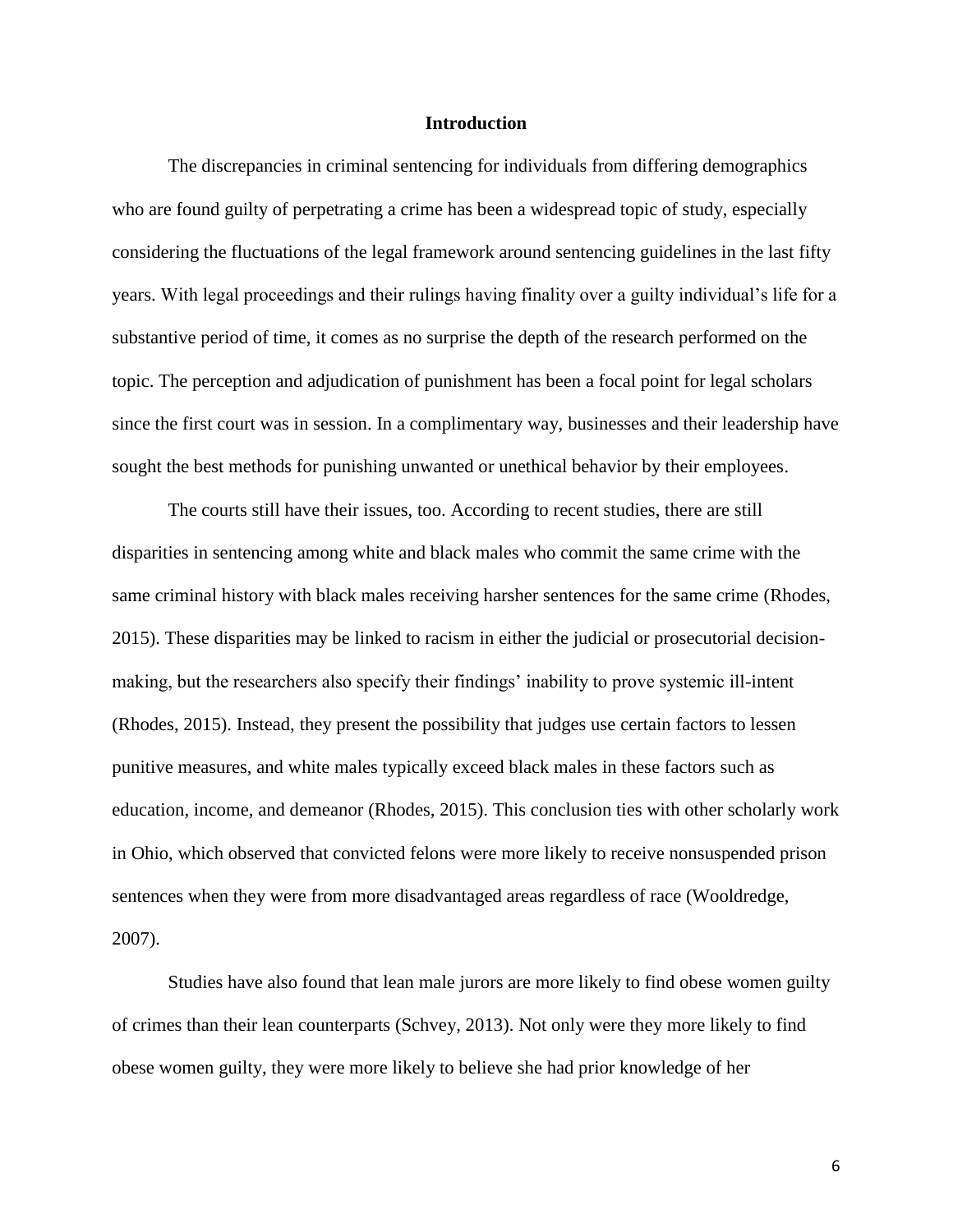wrongdoing and was more likely to commit the same act (check fraud) again. Although anti-fat sentiment is creating the inequity, poorer women are disproportionately affected by this sentiment. Obesity rates within the lowest wage-earners are significantly higher than those in the highest wage-earners. Although their social class is not the driving factor, it is a contributing factor in their inequity. Direct discrimination is not as clear cut as disenfranchisement.

A wrongdoers socioeconomic standing is a factor for sentence length in the eyes of the court, either consciously or unconsciously. In a similar scenario, the discipline assigned to a transgression in a workplace is expected to have a similar socioeconomic bias arise. This paper does not attempt to further clarify the moral quandaries concerning the court's or businessman's consideration of these socioeconomic factors but seeks to parallel the existing legal studies' proof these factors exist and the magnitude of their influence on punishment in the workplace.

#### **Literature Review**

Ethical decision-making processes do not operate in a vacuum. They are impacted by the immediate environment surrounding an individual and an individual's formative years and current social standing where values were and are being instilled. The environment being considered is the workplace, a hierarchical entity with its own tendencies towards distributing justice and fairness. Social class, the influencer being studied, is a major contributor in shaping moral socialization for a person's whole life with social classes commonly being broken into five general classes: lower, lower-middle, middle, upper-middle, and upper. Both the workplace setting and social class shape the perception and assignment of punishment – "the administration of an aversive response or the removal of a desired response following an undesirable behavior" (Bauman, 2016).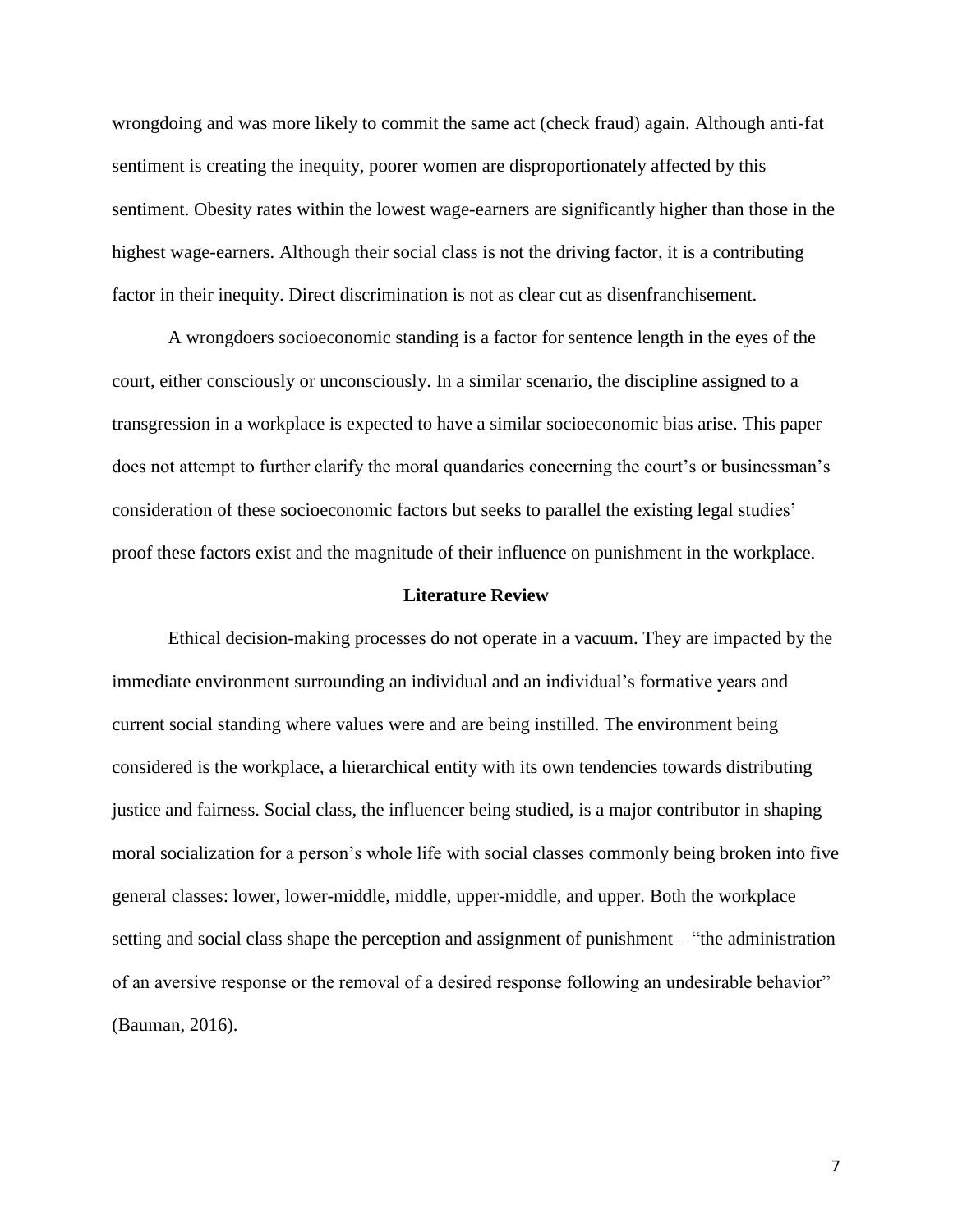#### **Punishment**

To understand how social class may influence the perception and assignment of punishment, it is first important to understand the initial thought processes in determining a fitting punishment for a wrongdoing. Psychologically, people expect several conditions to be met when someone transgresses to perceive 'justice' was served. These conditions are different from individual to individual but can be broadly described. Two main systems of justice to which people typically subscribe are retributive justice and restorative justice. Retributive justice is enshrined in our own justice system, focusing on punishing wrongdoers and deterring potential future wrongdoing by displaying a no-tolerance attitude towards those who break community laws or values (Gromet, 2009). Restorative justice is another means of addressing transgressions; it is not mutually exclusive to retributive justice but certainly has different goals. Restorative justice seeks to bring all affected parties together to reach conclusions on where the harm has been done. From there, the procedure seeks to 'restore' the victim(s) and community back to its 'pre-transgression' state and reintegrate the perpetrator back into society (Gromet, 2009). Retributive justice is logically easier to adjudicate - a sentence is given depending on the level of wrongdoing, and the case closes. Both the courts and businesses display this form of justice, with felons receiving prison time and unethical workers' employments being terminated. Restorative justice has grown in popularity with rehabilitation and mass incarceration being frequent talking points in current politics. It has been shown people consider both forms of justice when given the opportunity to focus on all affected parties, but still prioritize punishing the transgressor over anything else (Gromet, 2009). Individual differences in verdicts and punishment severity can be partially explained by people's own tendencies towards one of these two justice systems.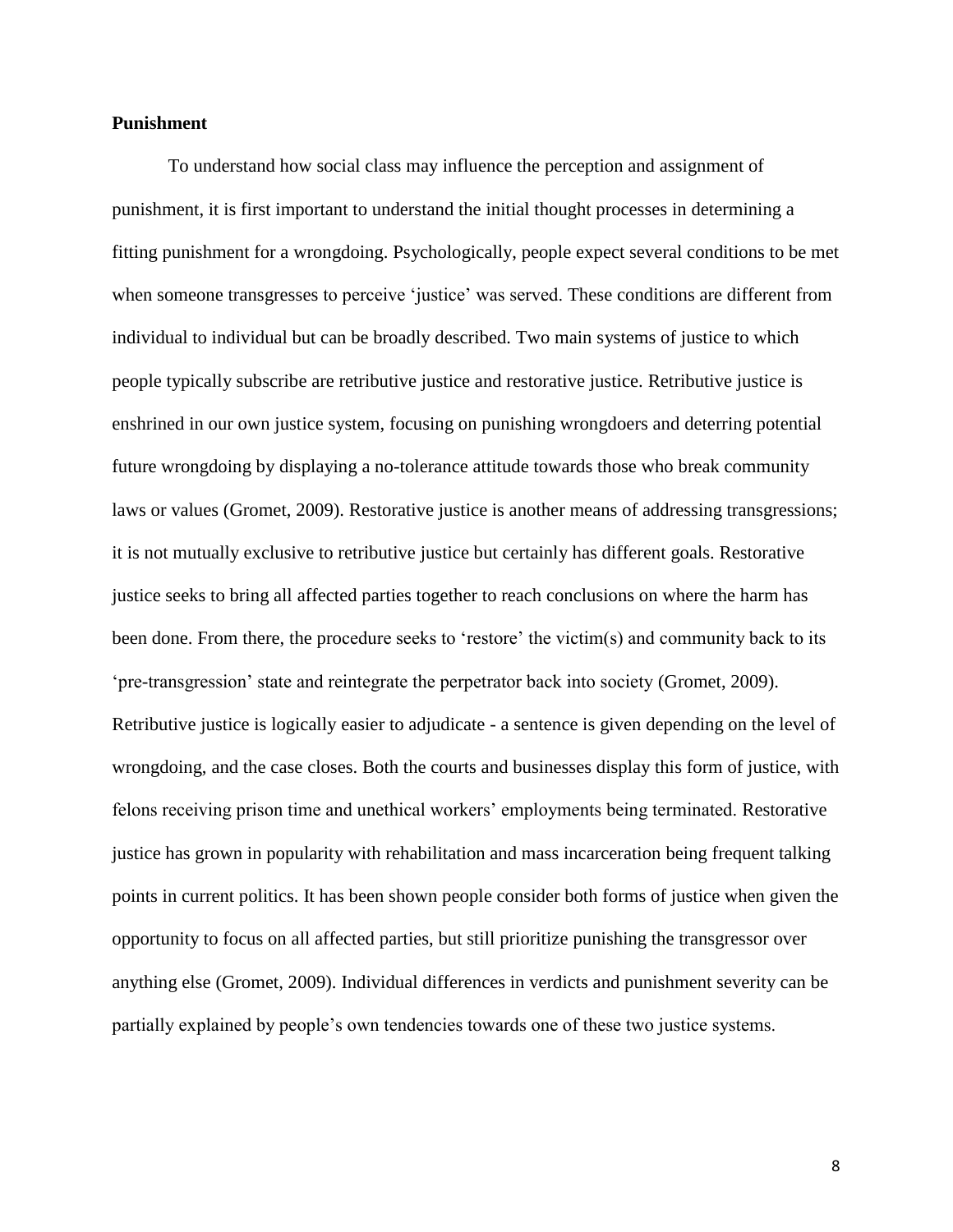Like the two justice systems, initial justice-providing reactions to a transgression typically fall into two broad categories: compensation for the victim and punishment for the perpetrator (Darley, 2003). These reactions are mostly due to the intentionality of the transgression. Compensation for the victim is the initial reaction when the act is unintentional. For example, if a series of unforeseeable coincidences caused person A's parked car to careen downhill and dent person B's truck, it would invoke a compensatory justice reaction from third parties. Person A certainly owes person B for the cost of the damages, but because the act was entirely out of his/her control, and he/she was assumedly not being negligent, justice does not require more than compensation. Now, if person A purposefully stole money from person B, the justice reaction would not only be for person A to return the funds to person B, but also for person A to be punished. Intentionally committing a heinous act is perceived to deserve more than compensation; it is perceived to deserve some form of retribution. More complex cases are where individuals are negligently committing a transgression or acting in a reckless manner that causes a transgression. Justice reactions trend from compensation to punishment as the severity of the negligence or recklessness increases (Darley, 2003). Perceived intentionality is another individual factor that can influence and frame punishment decisions.

The perceived harshness of punishment a specific individual will receive is also logically tied to their previous actions. If the person has a history of being morally reprehensible, people are more likely to prescribe a harsher punishment as well as have fewer moral qualms when a severe punishment is inflicted on the individual (Drolet, 2016).

#### **Social Class & Ingroups**

More pressing to the potential influence of social classes on punishment than individual differences, group dynamics can play a role in how a wrongdoing is punished especially in an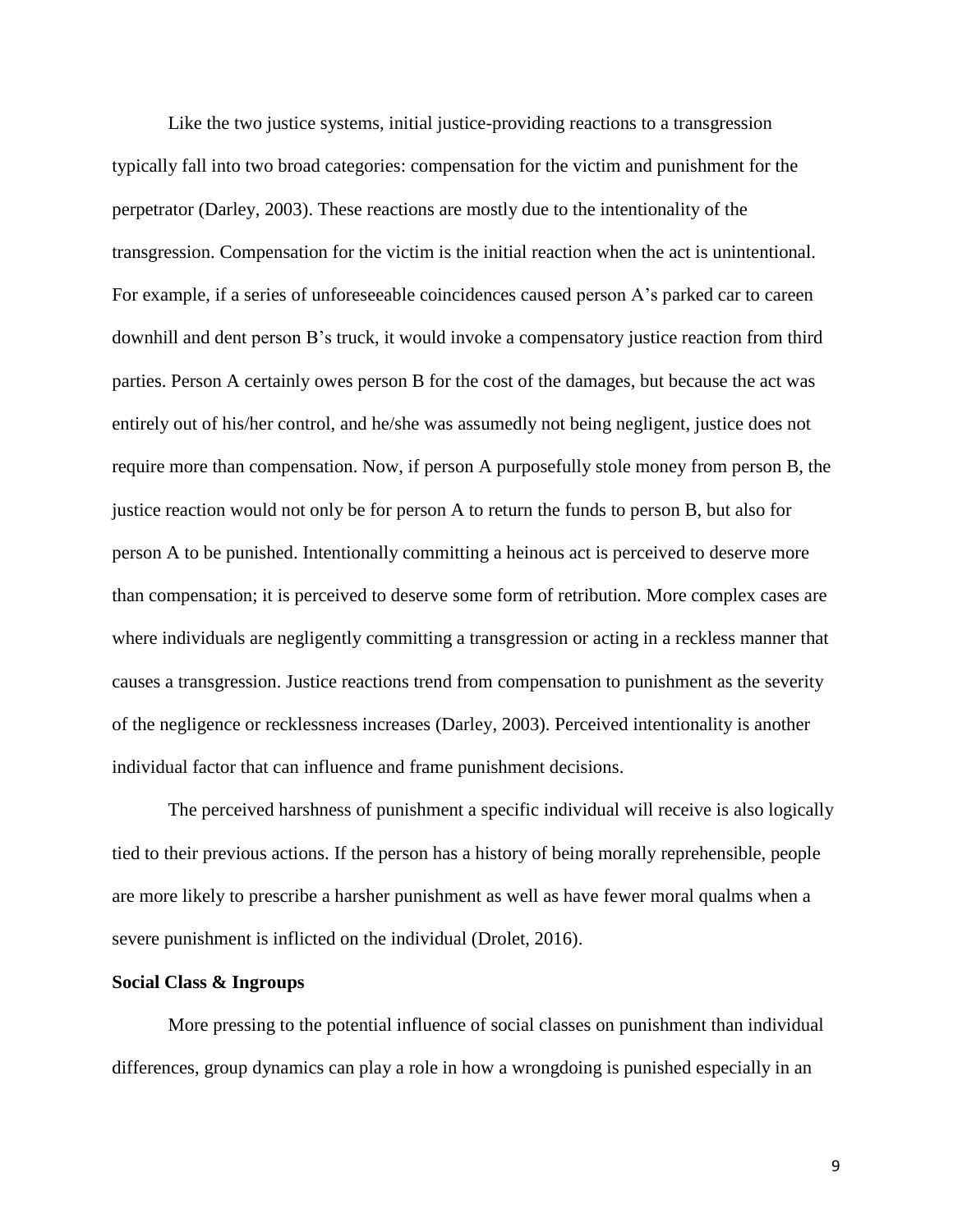organizational setting. In a business, reprimands are both formal and informal. A manager or another authority figure will assign a specific punishment equal to the wrongdoing committed by an employee, usually based on existing policy. Additionally, the employee may be ostracized, sabotaged, or scolded by his/her peers for the wrongdoing – peers who have no hierarchical authority over the transgressor (Bauman, 2016). Hierarchical placement has been proven to influence people's perception of blame, expecting higher ranking employees to behave at a greater standard and desiring greater punitive measures for wrongdoing at their elevated level (Bauman, 2016). This higher standard effect is related to the perception that higher level employees have more discretion over their own decision-making then someone just following instructions, thus they are more responsible for their own actions. Authority figures are perceived to have greater intentionality in transgressing. Lower level employees are also given leniency in perceived punishment if they perform unethical behavior that is similar to an unethical action a superior did recently, not faulting the lower level employee for the supposed influence of a bad role model (Bauman, 2016).

When comparing between ingroup and outgroup leaders, people view transgressions by ingroup leaders as less offensive and are more willing to give them a pass on their wrongdoing (Abrams, 2013). Leaders are 'ingroup leaders' when they represent the "group prototype – its distinctive differences from relevant groups." These distinctive differences can be common thought processes, goals, belief systems, or more shallowly race and socioeconomic standing. An example of a group member giving an ingroup leader a pass on a transgression would be when a sports team's captain takes an unconventional shot to win a game; he/she misses, but the team members aren't overly frustrated with the player for the shot. Now if the same team members were to watch a different team's captain attempt the same shot and miss, they wouldn't be near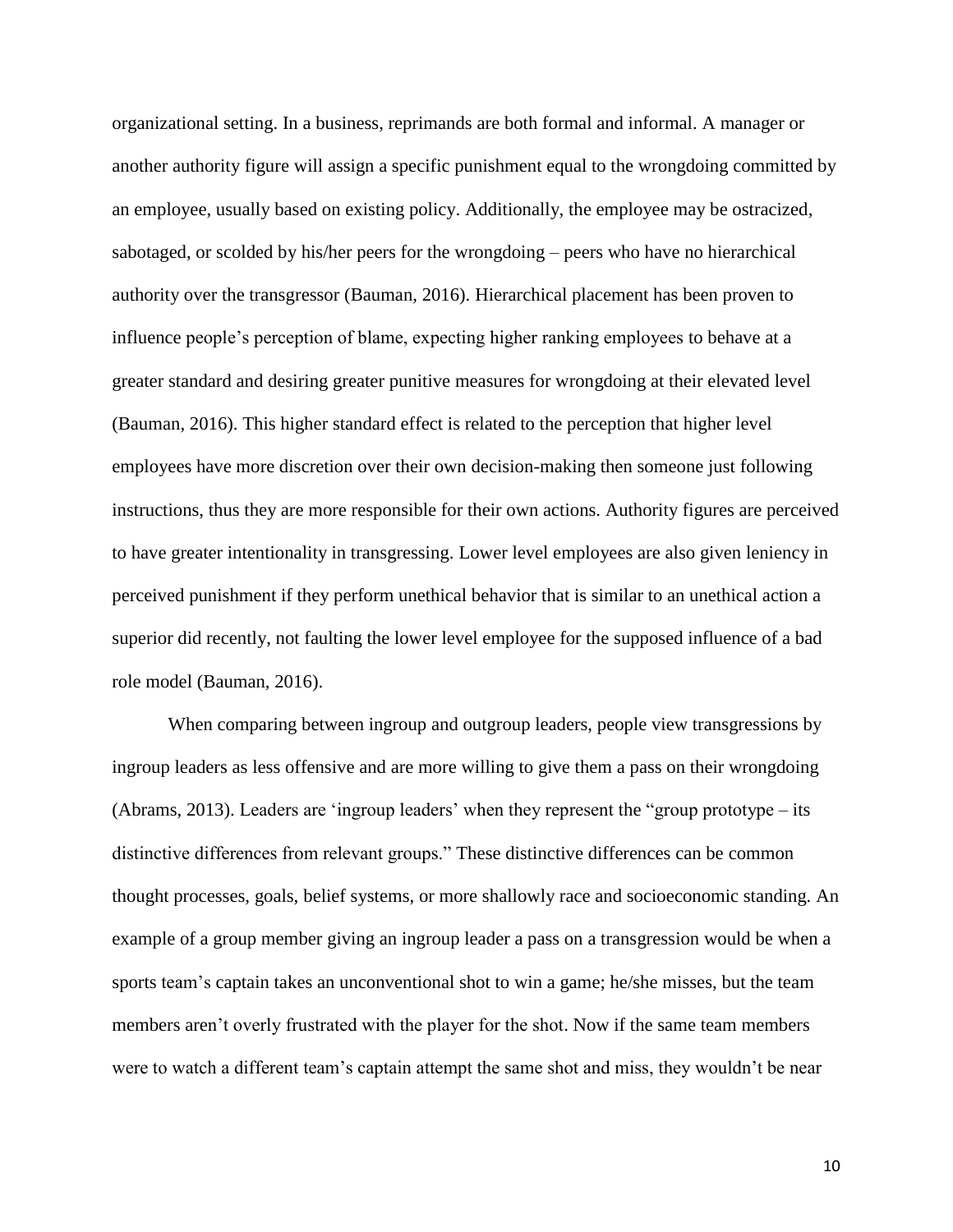as lenient on the criticism. They are giving their team captain a "transgression credit" (Abrams, 2013). Their captain is an ingroup leader; the other team's captain is an outgroup leader. This is an extreme scenario in that the two leaders are directly competing against each other for success, but businesses units also have certain leaders that better represent the employees, either in values, work ethic, management style, race, or social class. Although a pass may be given specifically to ingroup *leaders*, ingroup *members* are actually held to a higher standard than outgroup members (Pinto, 2010). Deviant behavior from these members are the most catastrophic to maintaining positive group image and balanced group norms, so they are met with increased derision. Additionally, third-party members who share group membership with the victim of an act are more likely to punish outgroup perpetrators more harshly than ingroup perpetrators because of both ingroup favoritism and outgroup discrimination (Schiller, 2014). The third-party study may seem to run counter to the previous study showing the rigidity of punishment toward ingroup members, but the position of the judging member, either secondparty or third-party is the important distinction. Those being directly affected by the deviant behavior in the ingroup will hold the perpetrator to a higher standard, but those that are looking in from the outside will give leniency toward the ingroup to not denigrate their own group's standing. The third-party perspective is the more relevant psychological point for how our own study has been conducted.

Now, ingroup biases are influential only if social class is psychologically perceived as a group – something people can belong to, identify with, and exclude others from. There has been research published that displays people's own feeling of belonging to a specific social class. Those from lower socioeconomic standing have been proven to show greater levels of depersonalized trust towards individuals from the same social standing (Navarro-Carrillo, 2018).

11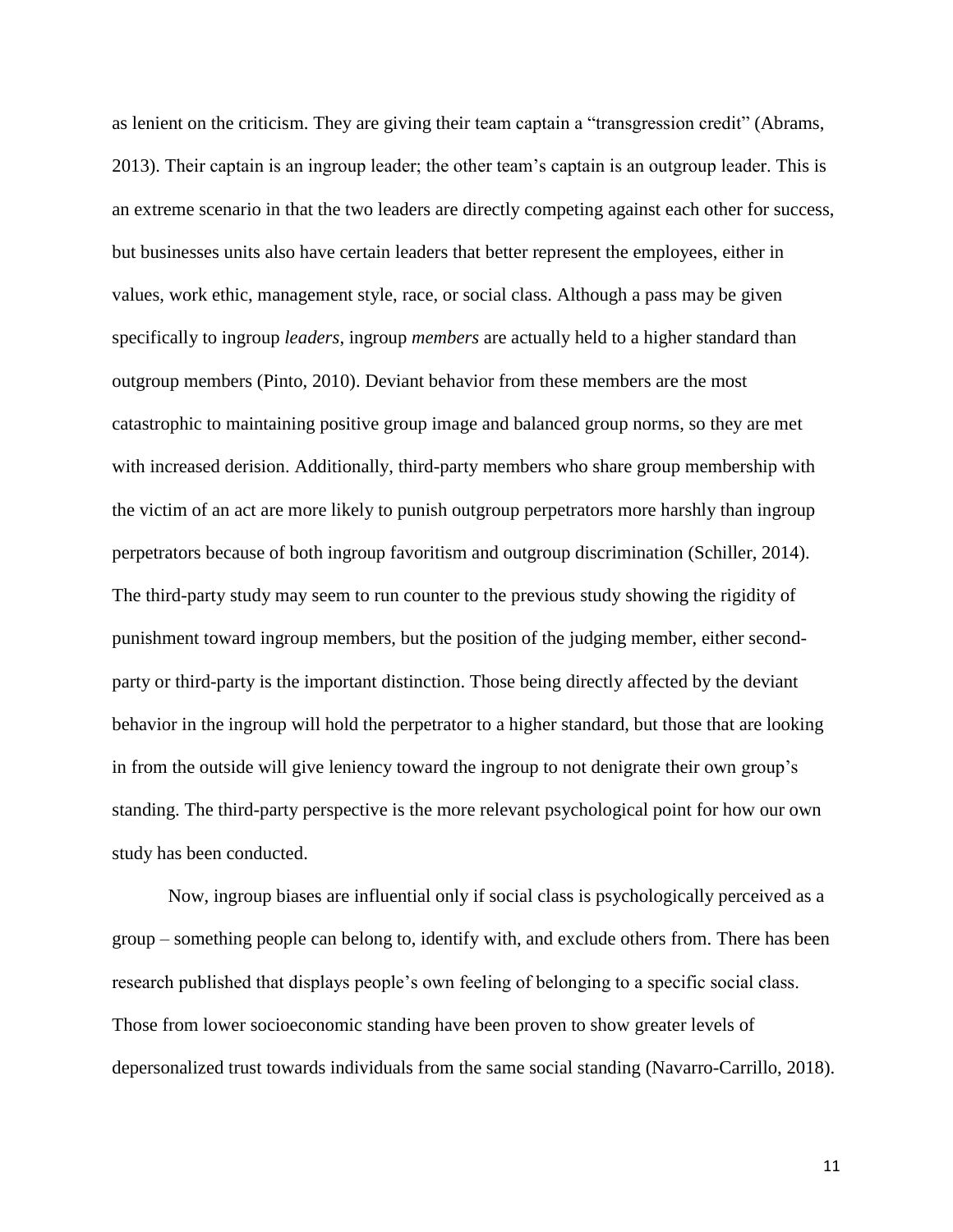With no previous knowledge of an individual other than their location on the social totem pole, lower social class people will trust that individual more if they share the same social class. Psychologically, this bias makes sense. You are more likely trust someone who you perceive has suffered the same problems as yourself. The increase in depersonalized trust for ingroup members is pervasive even when it has been shown that lower/working class individuals are far less likely to identify themselves in terms of socioeconomic status, focusing on interdependent self-concepts when compared with their middle-class counterparts (Manstead, 2018). The translation of this increase in socioeconomic ingroup trust into the assignment of punishment is largely unclear in the business setting. In parallel, studies on juror bias have shown that, in general, jurors prescribe harsher punishments to lower socioeconomic defendants with additional ties to attractiveness and race, but the influence of jurors own socioeconomic status on sentencing has not been studied significantly (Fullmer, 2014). However, socioeconomic ingroup biases have been proven to exist in decision-making, and the perception and assignment of punishment is a decision that has been historically influenced by ingroup biases.

#### **Hypothesis**

Based on my review of the existing literature on punishment, ingroup biases, and social class, I propose the following hypotheses:

**Hypothesis 1:** Individuals will recommend less punitive measures for perpetrators of unethical workplace behavior of similar socioeconomic status to themselves.

**Hypothesis 2:** In general, individuals will prescribe more severe punishment to lower socioeconomic perpetrators.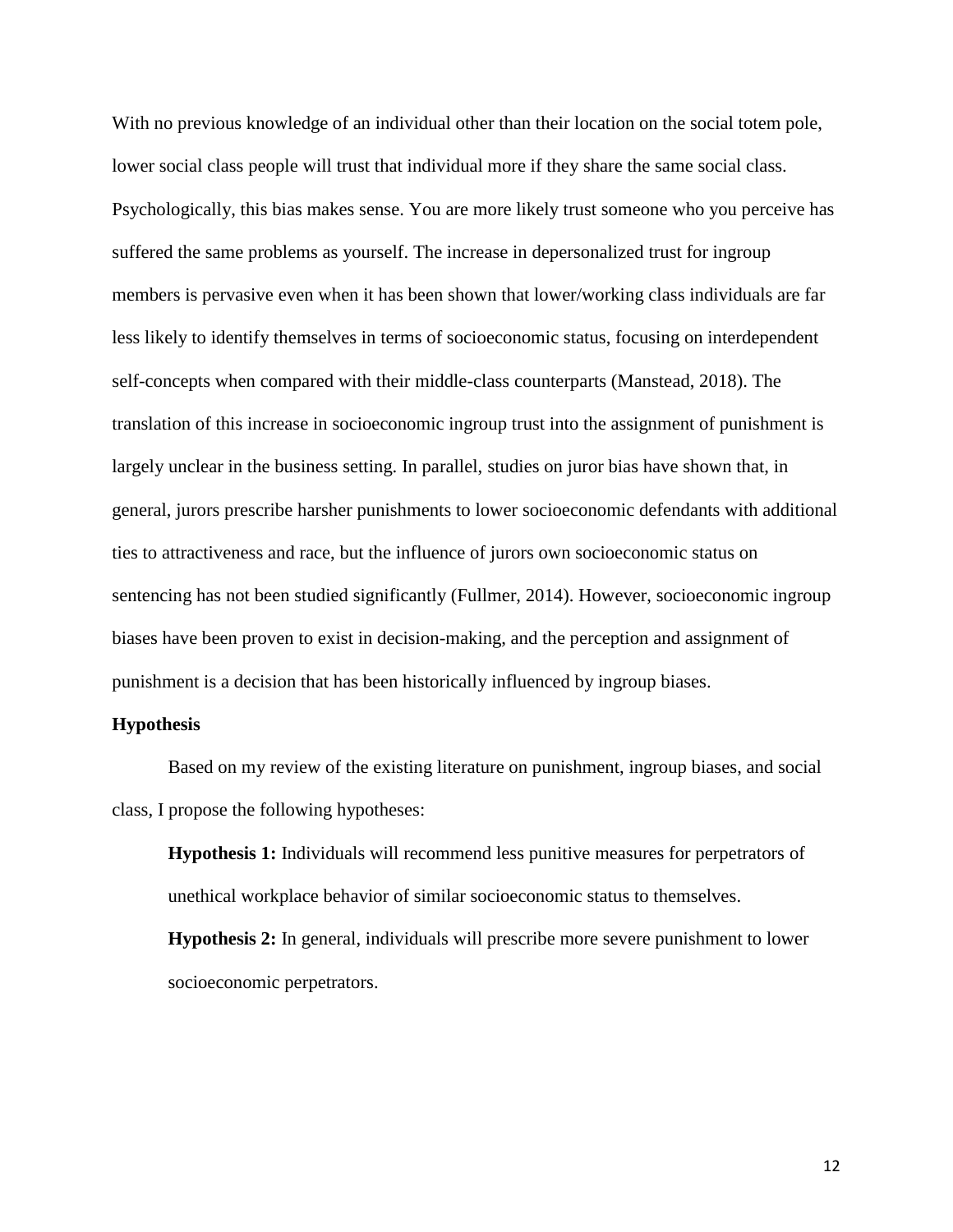#### **Methodology**

#### **Sample**

The sample was made up of 173 undergraduate students from the University of Arkansas. The demographic makeup of this sample included 47% men and 53% women with 96% of the respondents falling between the ages of 18 and 24. Seventy nine percent of the participants reported a current income level of less than \$10,000. Regarding social class background, 2% of participants came from a lower-class background, 12% of participants came from a lower-middle class background, 33% of participants came from a middle class background, 47% came from a upper-middle class background, and 6% came from an upper class background.

#### **Procedure**

Data was collected over a two-week period using two online surveys (see Appendix for survey questions), administered simultaneously. Survey 1 was given to business majors, and an identical survey Survey 2 was given to mechanical engineering majors; however, the population of participants for the engineering survey was far lower than the business majors and was ultimately not included in data analysis for simplicity. Before the surveys were administered, an email was sent to three business professors requesting that they offer their students extra course credit for taking the survey; all three professors thankfully accepted the offer. The professors announced the extra credit opportunity to their classes and emailed the details of the surveys to the students, including the links needed to access the survey and the deadlines for completing each survey. The students were also given the option to complete an alternative assignment for extra course credit if they chose not to participate. The survey introduction informed the students of the anonymity and confidentiality of their responses, in addition to the voluntary nature of the survey. In order to link the survey response to the bonus points being offered, respondents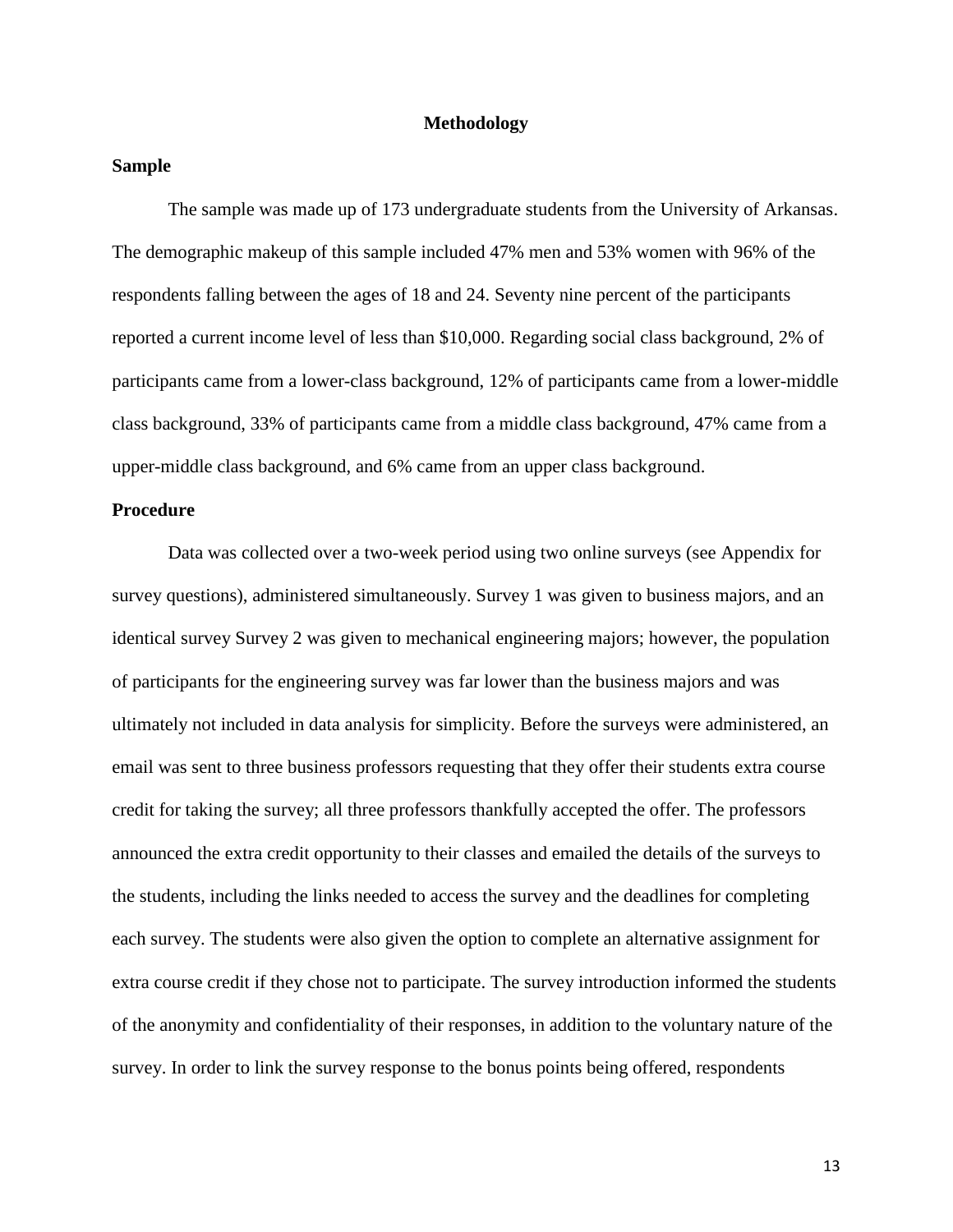provided their first, middle, and last initial, as well as the last four digits of their university Student ID. This information was used solely to match the survey respondents with their earned bonus points and was not retained as part of the final data set.

#### **Measures**

**Unethical Behavior Vignettes.** Four unethical workplace behavior vignettes were written to mirror existing vignettes on specific unethical workplace behaviors (Bucar, 2003). To limit the participants biases to solely the perpetrating party, all unethical behaviors were 'victimless,' meaning there was no individual employee directly affected by the transgression. The actions were hurting the company or work unit broadly.

**Social Class Biasing.** In the survey, participants were asked to scale the wrongdoing and the rightful punishment for four distinct, but similar transgressions committed by an employee of two different socioeconomic classes in a workplace. It was important to distinguish the social class of the theoretical employee implicitly, so biases and opinions could be honestly observed. To accomplish this, differing images and names were used for the employee emblematic of certain social classes. Previous work has found that people are capable of inferencing social class from images (Bjornsdottir, 2017). The risk with using images is that they can communicate rank in the company as well as social class and illicit different personal biases in individuals. In order to specifically reinforce the social class images, unethical behavior scenarios for both social class images were updated to include typical social class behaviors corresponding to the social class the image was provoking and mentioned nothing of job title. The lower/working class employee was "Joey Clark," and the middle/upper class employee was "Benjamin Cabot." To concretely gauge the participants' perception of the social class of the employee, participants were also asked to identify what they believed the social class of the employee was. This was done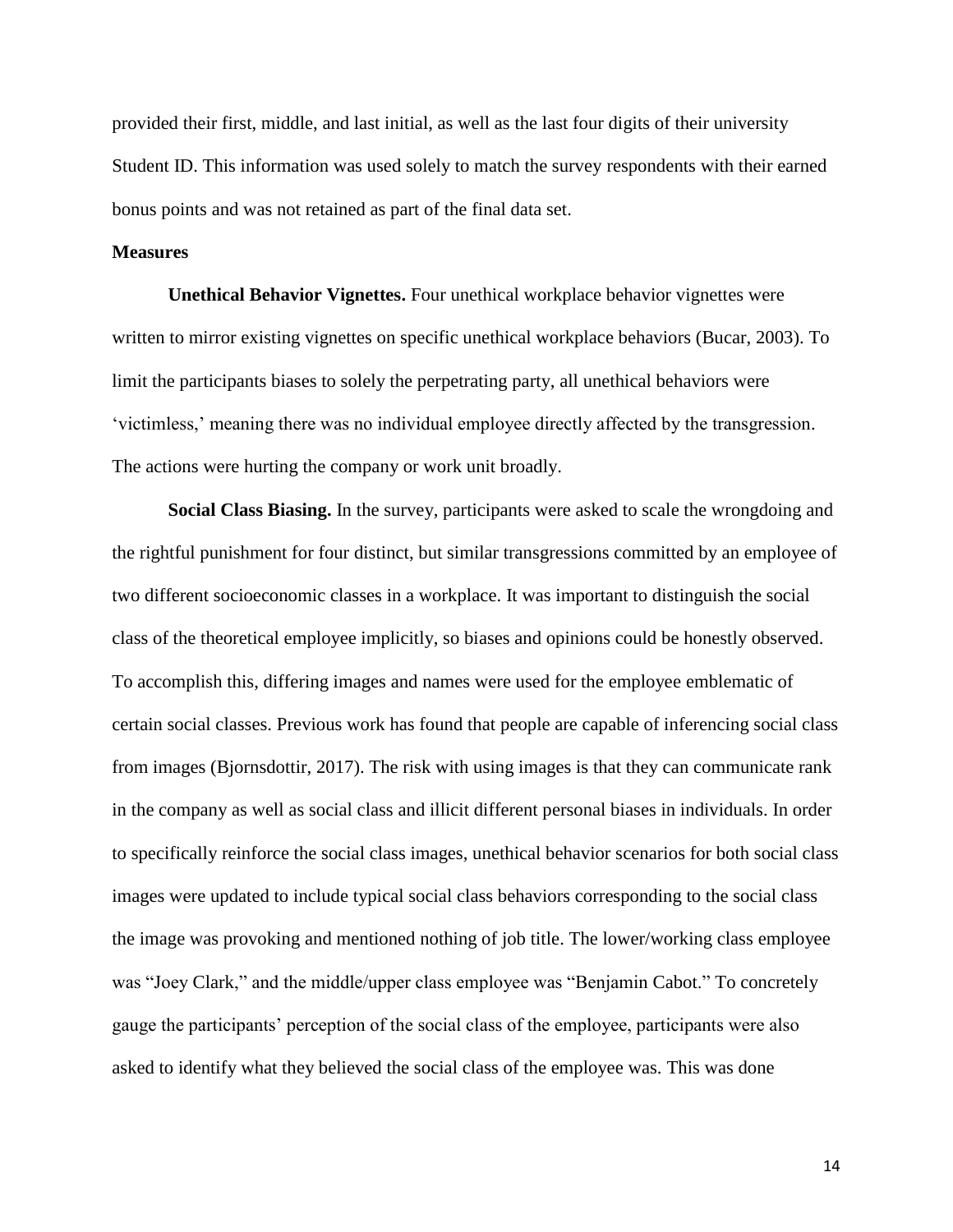immediately prior to survey completion to not influence the instinctive thought processes of respondents during the unethical workplace scenario sections. The images and unethical workplace scenario for each social class are below for a single vignette. For the complete differences, see the Appendix.



Upper Class Vignette 1: While at work, you overhear an employee, Benjamin Cabot, making long calls that are clearly not work related. He appears to be making calls to local **classical** music radio stations to enter contests for cash prizes, affecting his daily productivity. You expect this behavior to fade after a couple days, but your coworker continues to make unrelated calls for the next two weeks.

Lower Class Vignette 1: While at work, you overhear an employee, Joey Clark, making long calls that are clearly not work related. He appears to be making calls to local **country** radio stations to enter contests for cash prizes, affecting his daily productivity. You expect this behavior to fade after a couple days, but your coworker continues to make unrelated calls for the next two weeks.

**Perception and Assignment of Punishment.** It was important to know how unethically the employee was perceived initially before asking about the recommended punishment severity. Distinguishing between punishment leniency and lack of moral perception was necessary to understand results. Participants who did not view the employee as unethical and therefore did not invoke a harsher punishment option are not proof of the hypothesis. However, participants who *did* view the employee as unethical and still did not invoke a harsher punishment option reinforce the hypothesis. Initially, participants were asked to judge the ethicality of the action of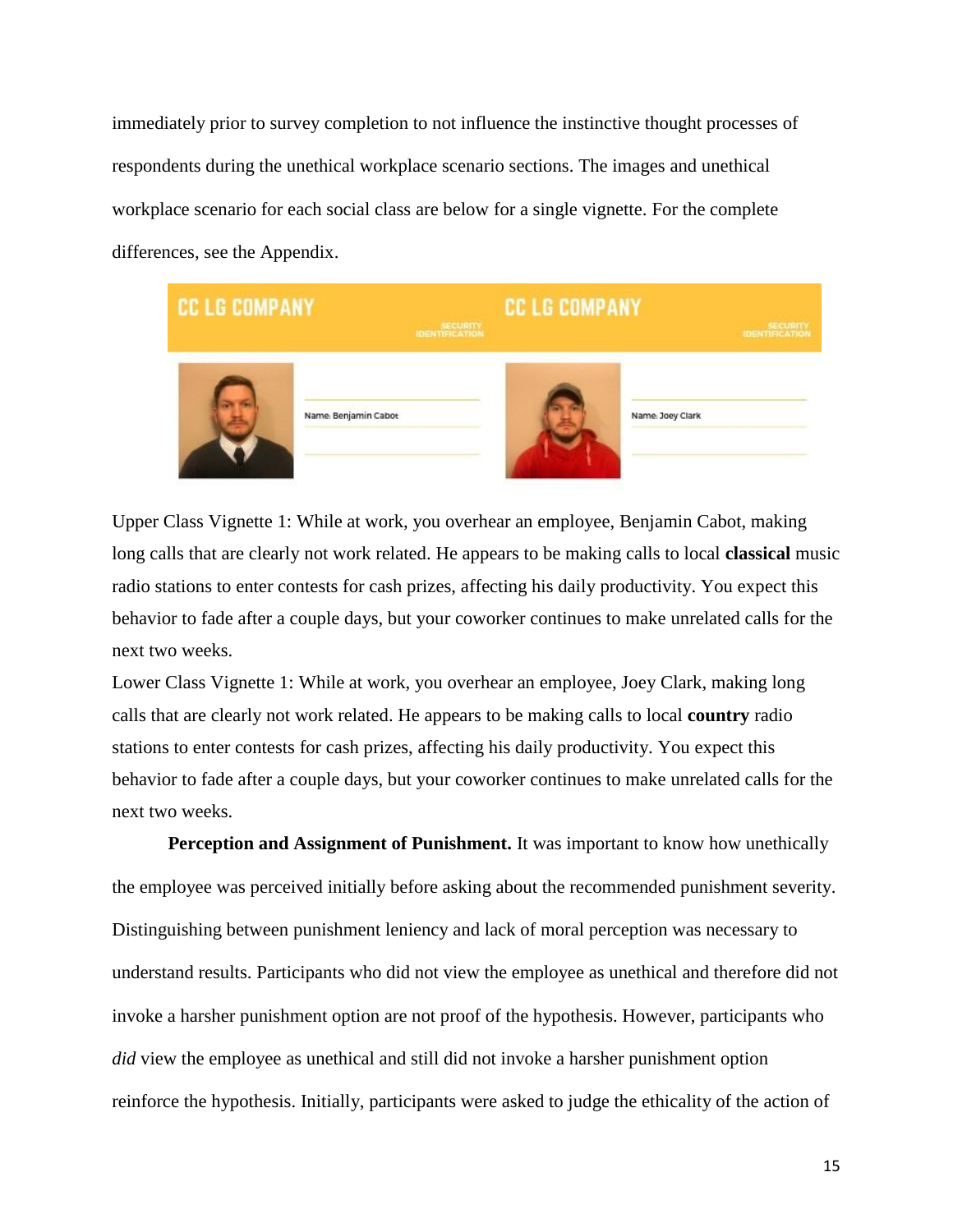the individual first, before assigning punishment through a similar scale as well as a text response.

**Social Class and General Demographics.** Prior to the unethical workplace scenarios, general demographical information was taken of participants such as race, age, major, income range, and country of origin to potentially witness additional correlations not hypothesized originally. More relevantly, participants were also asked to identify their own current social class as well as the social class their family had when they were a child. Both were logged because childhood social class also affects thought processes, principles, and potentially socioeconomic ingroup identification (Manstead, 2018). Social classes were broken into the common five: lower, lower-middle, middle, upper-middle, and upper. It was also asked that social class standing be identified using a social ladder where higher rungs represent greater socioeconomic status. Established scales for moral character and moral disengagement were also included for additional comparison across social classes.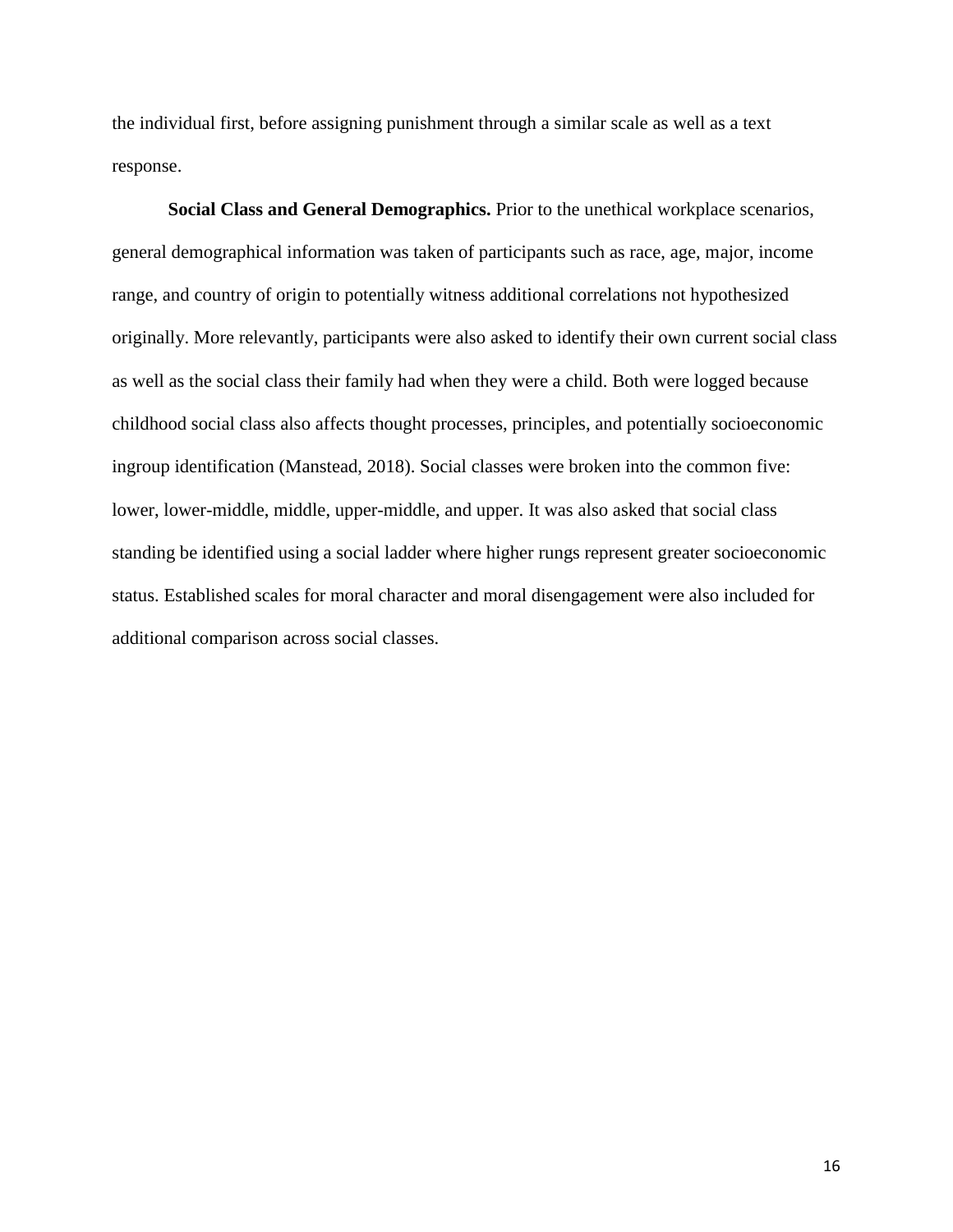# **Analysis and Results**

|                                 |                        | charact    | Mdiseng      | <b>SevRate</b>       | <b>EthRate</b> | scJoey               | scBen                | curSClad     | chSClad          | <b>CurSC</b> | <b>CHSC</b>  |
|---------------------------------|------------------------|------------|--------------|----------------------|----------------|----------------------|----------------------|--------------|------------------|--------------|--------------|
| Moral                           | Pearson                | 1          | $-0.136$     | .203                 | $-0.012$       | $-0.184$             |                      | 0.121        | .224 $^{\prime}$ | 0.074        | $-.294$ *    |
| Character                       | Correlation            |            |              |                      |                |                      | 0.059                |              |                  |              |              |
|                                 | Sig. (2-<br>tailed)    |            | 0.096        | 0.013                | 0.884          | 0.108                | 0.615                | 0.130        | 0.005            | 0.361        | 0.000        |
|                                 | N                      | 157        | 152          | 150                  | 152            | 78                   | 75                   | 157          | 157              | 156          | 156          |
| <b>Moral</b><br>Disenga-        | Pearson<br>Correlation | $-0.136$   | $\mathbf{1}$ | $-.257$ *            | $.277$ $*$     | $-0.092$             | 0.176                | $-0.071$     | 0.046            | 0.115        | 0.070        |
| gement                          | Sig. (2-<br>tailed)    | 0.096      |              | 0.001                | 0.000          | 0.415                | 0.118                | 0.367        | 0.560            | 0.144        | 0.378        |
|                                 | N                      | 152        | 164          | 158                  | 160            | 81                   | 80                   | 164          | 164              | 163          | 163          |
| <b>Severity</b><br>Rate         | Pearson<br>Correlation | $.203*$    | $-.257$ **   | 1                    | $-.331$ **     | 0.010                | $-.273$ <sup>*</sup> | 0.061        | $-0.026$         | $-0.027$     | $-0.083$     |
|                                 | Sig. (2-<br>tailed)    | 0.013      | 0.001        |                      | 0.000          | 0.927                | 0.014                | 0.441        | 0.740            | 0.732        | 0.296        |
|                                 | N                      | 150        | 158          | 161                  | 160            | 81                   | 80                   | 161          | 161              | 160          | 160          |
| <b>Ethical</b><br>Rate          | Pearson<br>Correlation | $-0.012$   | $.277$ **    | $-.331"$             | 1              | 0.051                | 0.158                | $-0.037$     | 0.043            | 0.071        | 0.073        |
|                                 | Sig. (2-<br>tailed)    | 0.884      | 0.000        | 0.000                |                | 0.649                | 0.160                | 0.641        | 0.589            | 0.371        | 0.355        |
|                                 | N                      | 152        | 160          | 160                  | 163            | 82                   | 81                   | 163          | 163              | 162          | 162          |
| <b>Social</b><br><b>Class</b>   | Pearson<br>Correlation | $-0.184$   | $-0.092$     | 0.010                | 0.051          | $\mathbf{1}$         | $\cdot^{\mathrm{c}}$ | $-0.110$     | $-.317"$         | $-0.192$     | 0.002        |
| Joey                            | Sig. (2-<br>tailed)    | 0.108      | 0.415        | 0.927                | 0.649          |                      |                      | 0.324        | 0.003            | 0.085        | 0.987        |
|                                 | $\mathsf{N}$           | 78         | 81           | 81                   | 82             | 83                   | $\mathbf 0$          | 83           | 83               | 82           | 82           |
| <b>Social</b><br><b>Class</b>   | Pearson<br>Correlation | $-0.059$   | 0.176        | $-.273$ <sup>*</sup> | 0.158          | $\cdot^{\mathrm{c}}$ | $\mathbf{1}$         | 0.054        | $-0.013$         | 0.184        | 0.205        |
| <b>Ben</b>                      | Sig. (2-<br>tailed)    | 0.615      | 0.118        | 0.014                | 0.160          |                      |                      | 0.631        | 0.909            | 0.100        | 0.066        |
|                                 | $\mathsf{N}$           | 75         | 80           | 80                   | 81             | $\overline{0}$       | 81                   | 81           | 81               | 81           | 81           |
| Current'<br><b>Social</b>       | Pearson<br>Correlation | 0.121      | $-0.071$     | 0.061                | $-0.037$       | $-0.110$             | 0.054                | $\mathbf{1}$ | 0.089            | $.385*$      | 0.041        |
| <b>Class</b><br>Ladder          | Sig. (2-<br>tailed)    | 0.130      | 0.367        | 0.441                | 0.641          | 0.324                | 0.631                |              | 0.243            | 0.000        | 0.598        |
|                                 | N                      | 157        | 164          | 161                  | 163            | 83                   | 81                   | 173          | 173              | 170          | 170          |
| Childhood<br><b>Social</b>      | Pearson<br>Correlation | $.224$ **  | 0.046        | $-0.026$             | 0.043          | $-.317$ **           | $\omega$<br>0.013    | 0.089        | $\mathbf{1}$     | .278         | 0.087        |
| <b>Class</b><br>Ladder          | Sig. (2-<br>tailed)    | 0.005      | 0.560        | 0.740                | 0.589          | 0.003                | 0.909                | 0.243        |                  | 0.000        | 0.261        |
|                                 | $\mathsf{N}$           | 157        | 164          | 161                  | 163            | 83                   | 81                   | 173          | 174              | 170          | 170          |
| <b>Current</b><br><b>Social</b> | Pearson<br>Correlation | 0.074      | 0.115        | $-0.027$             | 0.071          | $-0.192$             | 0.184                | $.385*$      | $.278*$          | $\mathbf{1}$ | 0.126        |
| <b>Class</b>                    | Sig. (2-<br>tailed)    | 0.361      | 0.144        | 0.732                | 0.371          | 0.085                | 0.100                | 0.000        | 0.000            |              | 0.102        |
|                                 | N.                     | 156        | 163          | 160                  | 162            | 82                   | 81                   | 170          | 170              | 170          | 169          |
| Childhood<br><b>Social</b>      | Pearson<br>Correlation | $-.294$ ** | 0.070        | $-0.083$             | 0.073          | 0.002                | 0.205                | 0.041        | 0.087            | 0.126        | $\mathbf{1}$ |
| <b>Class</b>                    | Sig. (2-<br>tailed)    | 0.000      | 0.378        | 0.296                | 0.355          | 0.987                | 0.066                | 0.598        | 0.261            | 0.102        |              |
|                                 | N.                     | 156        | 163          | 160                  | 162            | 82                   | 81                   | 170          | 170              | 169          | 170          |

Table 1 *Social Class Bivariate Correlations*

*Note*.  $N = 173$ ; \*p<0.05; \*\*p<.01; 2-tailed p-values are reported for bivariate correlations.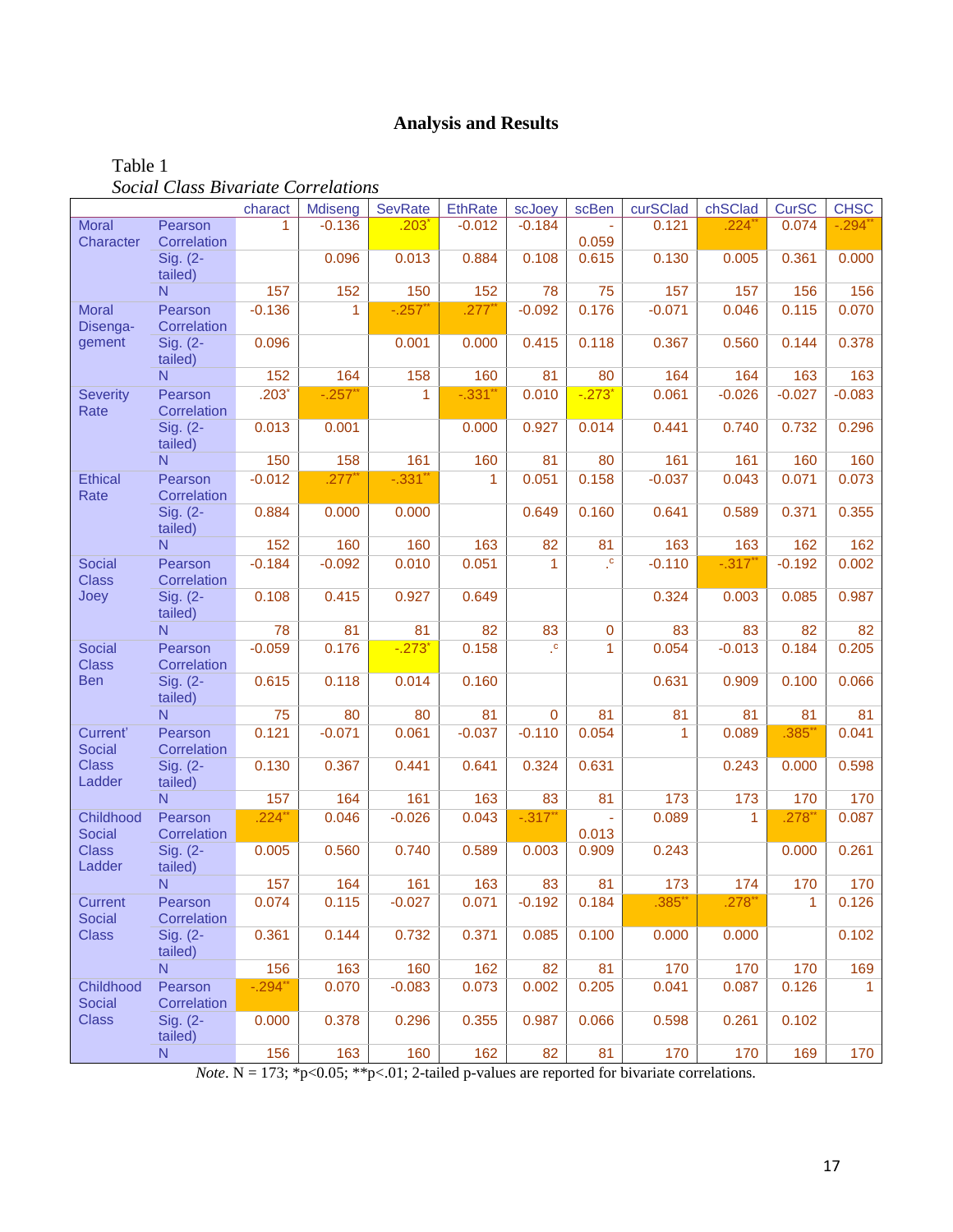In Table 1 above, bivariate correlations between participant social class and perception of wrongdoing with the corresponding assignment of punishment are calculated. As the table shows, there is no significant correlation between the participant's current or childhood social class and their suggested punishment severity towards either individual. There was an inverse correlation between what social class participants believed Benjamin belonged and the severity of the punishment assigned to him with a correlation of -0.273.

#### Table 2 *Grouped Statistics*

|                               |            |    |        |                       | Std. Error |
|-------------------------------|------------|----|--------|-----------------------|------------|
| <b>Social Class Condition</b> |            | N  | Mean   | <b>Std. Deviation</b> |            |
| <b>Severity</b><br>Rate       | <b>Ben</b> | 80 | 3.1875 | 0.62453               | 0.06982    |
|                               | Joey       | 81 | 3.1543 | 0.62820               | 0.06980    |
| Ethical<br>Rate               | <b>Ben</b> | 81 | 2.5556 | 0.84871               | 0.09430    |
|                               | Joey       | 82 | 2.4817 | 0.81155               | 0.08962    |
| <b>Social Class</b><br>Rate   | <b>Ben</b> | 81 | 2.4074 | 0.83333               | 0.09259    |
|                               | Joey       | 83 | 1.9036 | 0.63658               | 0.06987    |

As observed in Table 2, participants were successfully distinguishing social class differences from the images and scenarios provided. With 1 being the lower social class and 5 being the higher, Joey was perceived to be lower to lower-middle class with an average value of 1.9036; Ben was perceived to be lower-middle to middle class with a value of 2.4074. The perceived difference between their social class was lower than what was anticipated and will be discussed later. Additionally, from mean data, Ben was perceived as committing a greater transgression and deserving of greater punishment than Joey. This is the direct inverse of Hypothesis 2 but is minimally significant as show in the following table.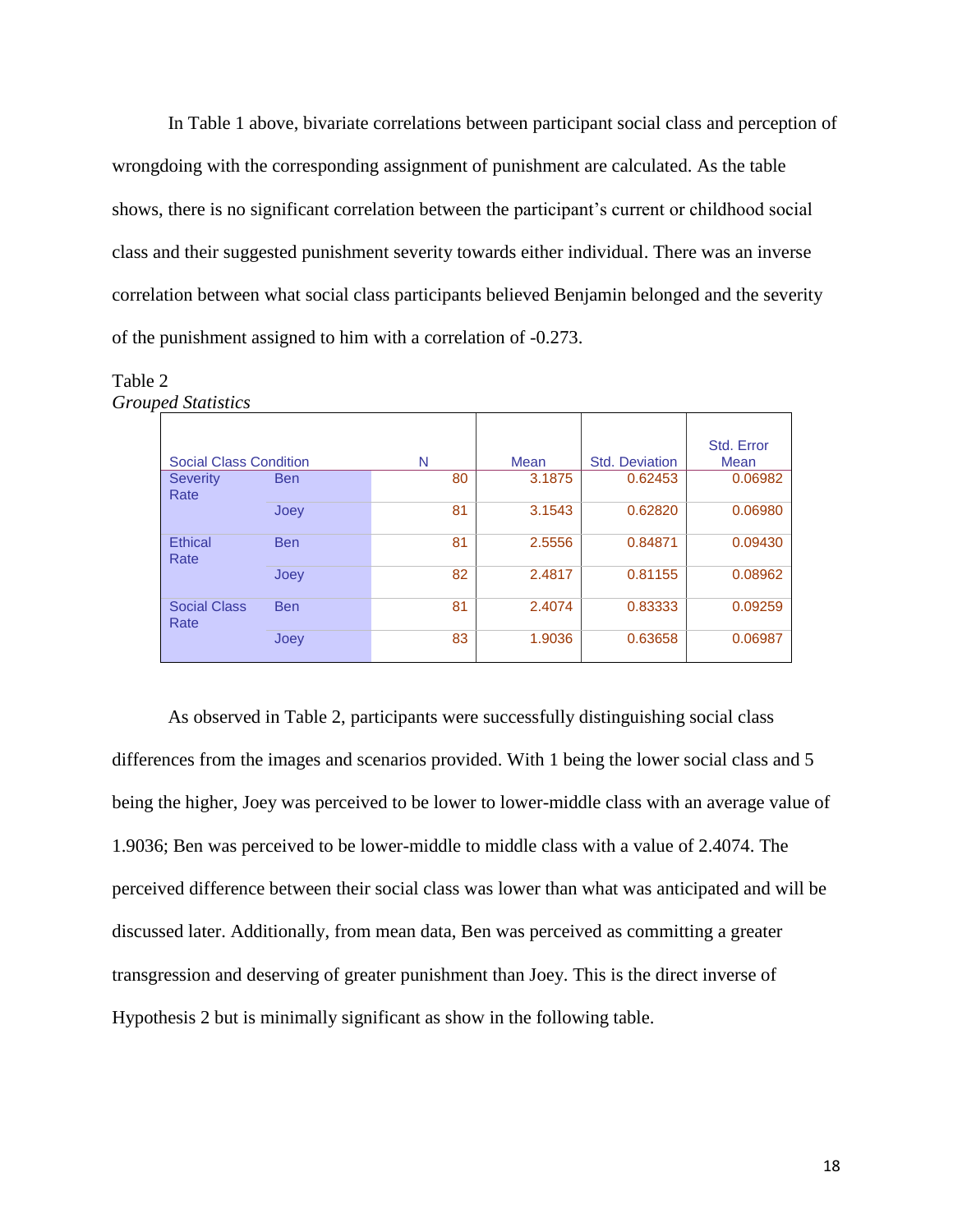| Table 3                   |
|---------------------------|
| <b>Independent T-test</b> |

|                                       |                                      |           | Levene's Test for<br><b>Equality of</b> | t-test for Equality of Means |         |          |                   |                   |                                                        |              |  |
|---------------------------------------|--------------------------------------|-----------|-----------------------------------------|------------------------------|---------|----------|-------------------|-------------------|--------------------------------------------------------|--------------|--|
|                                       |                                      | Variances |                                         |                              |         | Sig. (2- | Mean              | Std. Error        | 95% Confidence<br>Interval of the<br><b>Difference</b> |              |  |
|                                       |                                      | F         | Sig.                                    |                              | df      | tailed)  | <b>Difference</b> | <b>Difference</b> | Lower                                                  | <b>Upper</b> |  |
| <b>Severity</b><br>Rate               | Equal<br>variances<br>assumed        | 0.141     | 0.708                                   | 0.336                        | 159     | 0.737    | 0.03318           | 0.09873           | 0.16182                                                | 0.22818      |  |
|                                       | Equal<br>variances<br>not<br>assumed |           |                                         | 0.336                        | 158.993 | 0.737    | 0.03318           | 0.09873           | 0.16181                                                | 0.22817      |  |
| <b>Ethical</b><br>Rate                | Equal<br>variances<br>assumed        | 1.672     | 0.198                                   | 0.568                        | 161     | 0.571    | 0.07385           | 0.13006           | 0.18299                                                | 0.33069      |  |
|                                       | Equal<br>variances<br>not<br>assumed |           |                                         | 0.568                        | 160.477 | 0.571    | 0.07385           | 0.13009           | 0.18307                                                | 0.33077      |  |
| <b>Social</b><br><b>Class</b><br>Rate | Equal<br>variances<br>assumed        | 14.580    | 0.000                                   | 4.357                        | 162     | 0.000    | 0.50379           | 0.11562           | 0.27547                                                | 0.73212      |  |
|                                       | Equal<br>variances<br>not<br>assumed |           |                                         | 4.343                        | 149.697 | 0.000    | 0.50379           | 0.11600           | 0.27459                                                | 0.73300      |  |

An independent T-test was run with a 95% confidence interval to determine the significance of the differences in the means found in Table 2. As seen for both severity and ethical rate, significance values were well above 0.05, meaning the null hypothesis failed to be rejected – the differences between participants' perception of wrongdoing and assignment of punishment for Joey and Ben were not statistically significant. The difference between Joey and Ben's perceived social classes *were* significant though.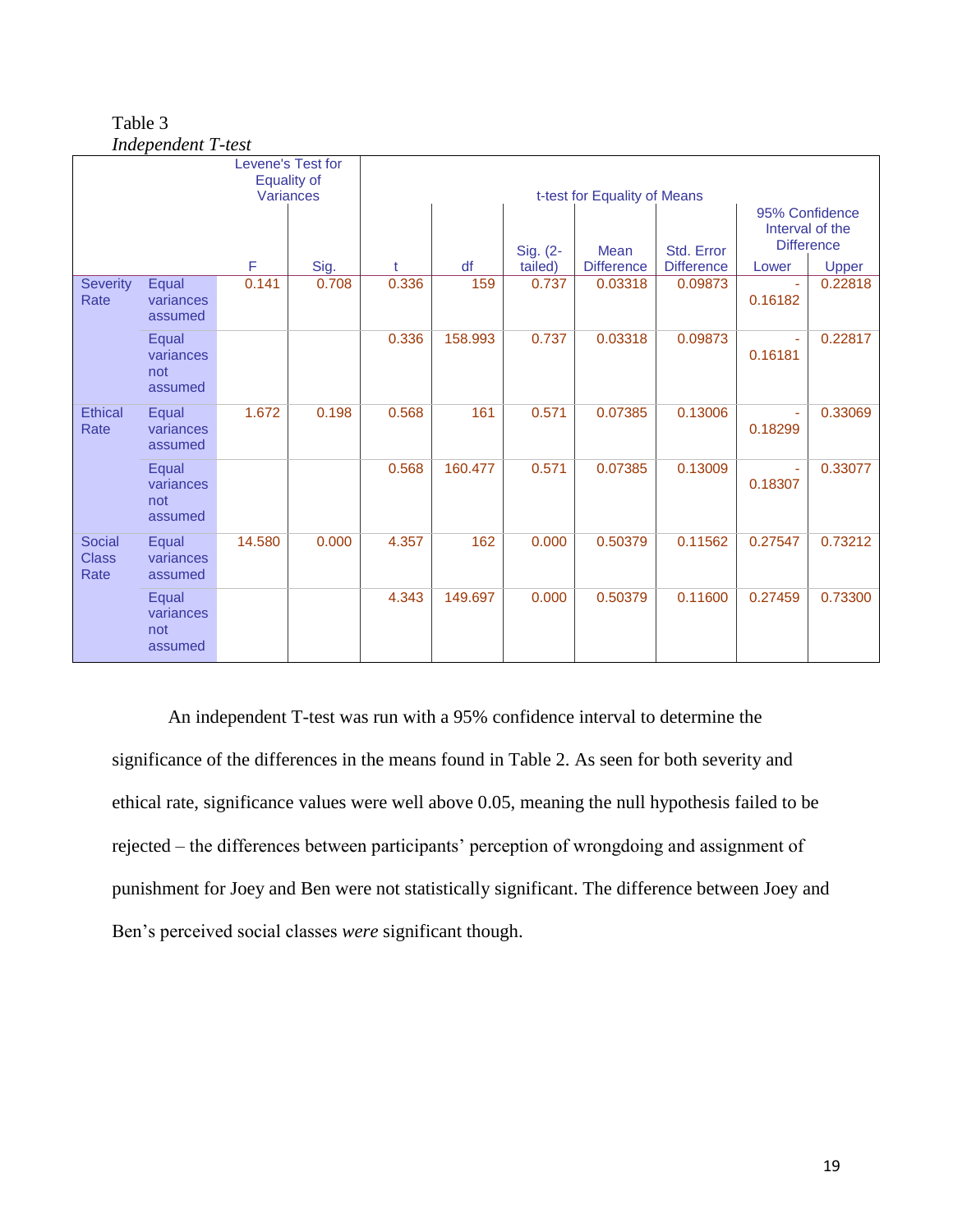#### **Discussion**

This study sought to parallel existing studies and findings from legal proceedings on the effect of social class on punishment specifically for victimless, unethical workplace behavior. Furthermore, this study explored an additional source of bias, attempting to correlate participants' own social class with that of the perpetrator. If successful, this study may have provided another factor why certain employees are reprimanded differently for similar offenses in a workplace.

There was no evidence of Hypothesis 1 or 2 being true. Since there was no significant correlation, either direct or inverse, between participants' social class and their desired severity of punishment, it cannot be concluded that a third-party's social class will significantly affect their perceptions towards perpetrators of an unethical workplace behavior, even if the third-party member and the perpetrator share the same social class. Hypothesis 2 was also unsupported by the data. The perception of wrongdoing and the assignment of punishment were not statistically significant when comparing responses for Ben and Joey, meaning that both employees were viewed similarly regardless of social class. However, bivariate analysis did show that perceived social class of Ben and deserved punishment severity were related inversely, meaning that participants that believed Ben to be higher in social class (when compared to other Ben respondents) punished Ben less. Although it was not proven that lower social class individuals are punished harsher, this correlation may illustrate that those perceived to be higher in social strata are also perceived to deserve leniency in wrongdoing. Sadly, this was not an initial hypothesis, but it is consistent with the prediction that lower social class perpetrators receive no leniency in punishment decisions.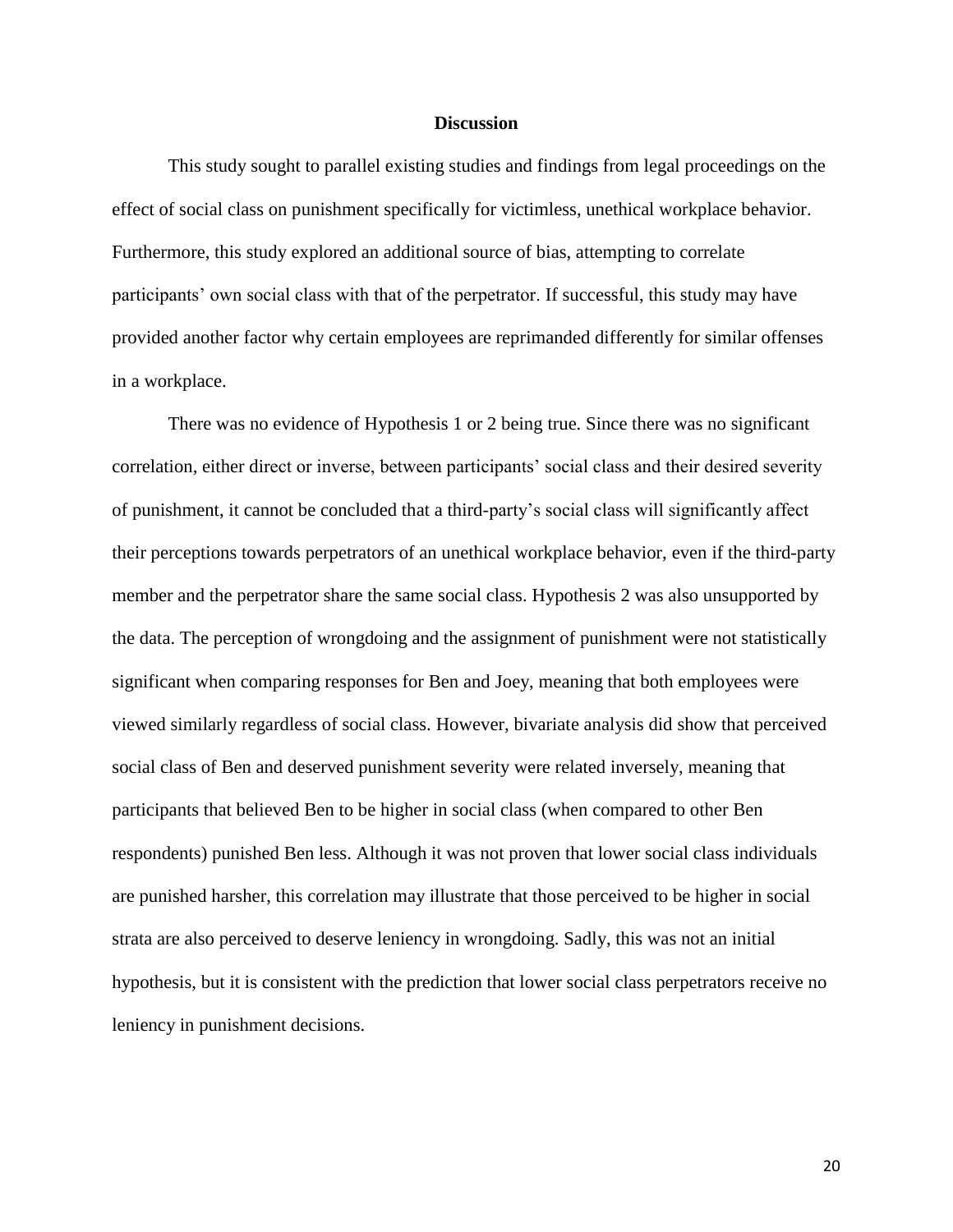A large element of this study was predicated on the success of images and class-specific behavior to distinguish social class implicitly. It was found that the images and behavior were successful in distinguishing social classes; however, the social class difference was not pronounced. Mean responses were ranking Ben only 0.6 social strata above Joey, placing them practically in the same social class. The lack of pronouncement is very worrisome for the conclusions reached in this study and calls their validity into question. If participants were incapable of properly perceiving significant differences in social strata between Ben and Joey, they may not display any biases between them. If participants see both Ben and Joey as workingclass people with small wealth differences, it could explain why both hypotheses were not confirmed by the survey – the regulating element was not strong enough. If similar studies were to be done in the future, images that are more greatly polarized toward lower- or upper-class people would need to be used to insure data usefulness.

Both Ben and Joey were also being perceived as lower social classes than was originally intended. Joey was intended to be a middle-class employee, and Ben was intended to be an upper-middle to upper-class employee. Participants placed Joey in the lower-middle class and Ben in the lower-middle to middle-class. To further confirm the inconsistency, a quick sisterstudy was done through Amazon's MTURK survey technology that asked participants to solely identify the social class of both employees with just the image. The survey had over 100 respondents for each image.

#### Table 4 *MTURK Social Class*

|                             |            |     |      | Std.             | Std. Error |
|-----------------------------|------------|-----|------|------------------|------------|
| Condition                   |            |     | Mean | <b>Deviation</b> | Mean       |
| Social<br><b>Class Rate</b> | <b>Ben</b> | 103 | 4.11 | 0.685            | 0.067      |
|                             | Joey       | 100 | 3.28 | 0.792            | 0.079      |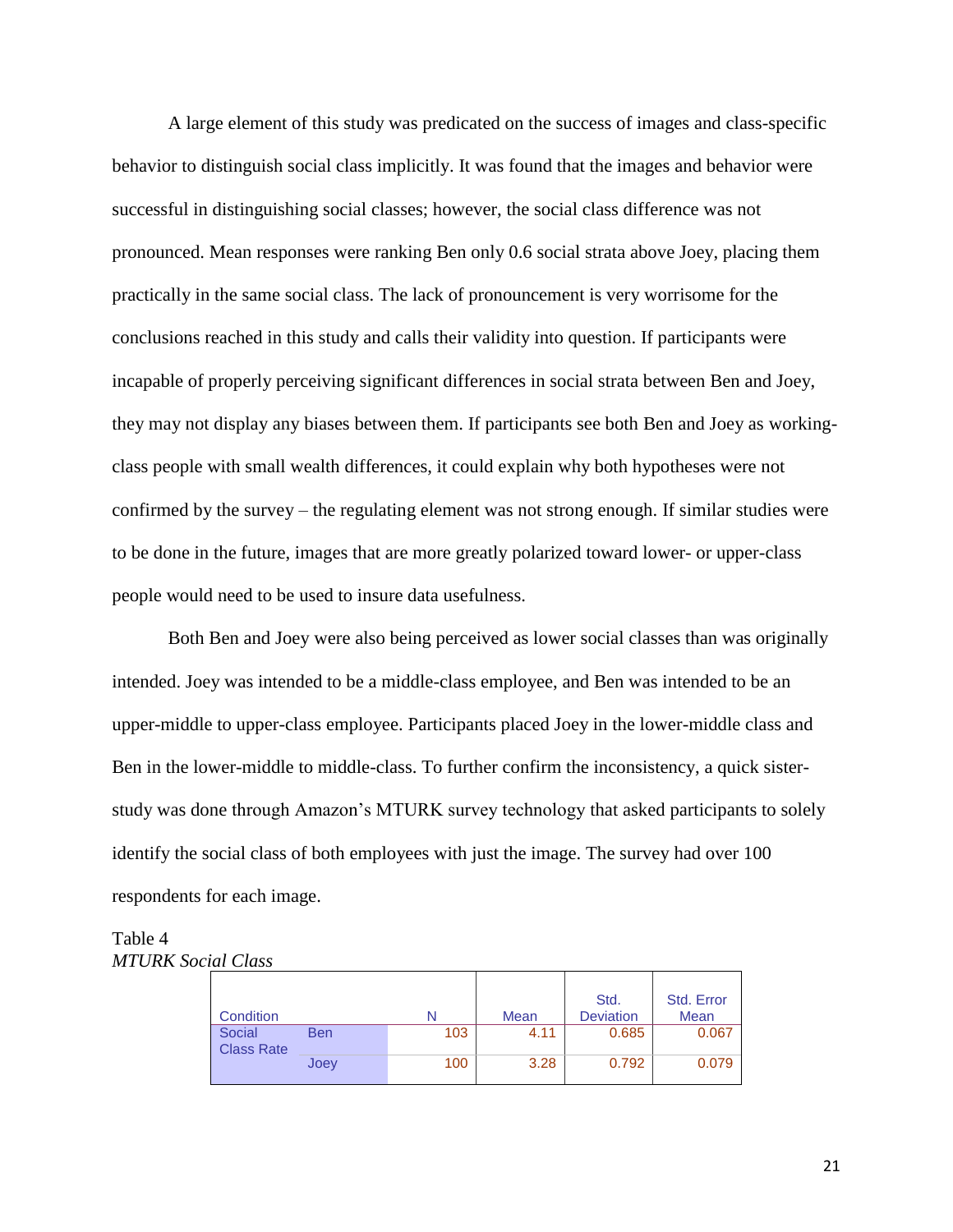Table 5 *MTURK Significance*

|                                                      | <b>MIUNA</b> Significance |       |       |       |         |                     |                              |                                 |                                                                 |       |
|------------------------------------------------------|---------------------------|-------|-------|-------|---------|---------------------|------------------------------|---------------------------------|-----------------------------------------------------------------|-------|
| Levene's Test for<br>Equality of<br><b>Variances</b> |                           |       |       |       |         |                     | t-test for Equality of Means |                                 |                                                                 |       |
| F<br>Sig.                                            |                           |       |       |       | df      | Sig. (2-<br>tailed) | Mean<br><b>Difference</b>    | Std. Error<br><b>Difference</b> | 95% Confidence<br>Interval of the<br><b>Difference</b><br>Lower | Upper |
| Social                                               | Equal                     | 3.711 | 0.055 | 7.962 | 201     | 0.000               | 0.827                        | 0.104                           | 0.622                                                           | 1.032 |
| <b>Class</b>                                         | variances                 |       |       |       |         |                     |                              |                                 |                                                                 |       |
| Rate                                                 | assumed                   |       |       |       |         |                     |                              |                                 |                                                                 |       |
|                                                      | Equal                     |       |       | 7.944 | 195,070 | 0.000               | 0.827                        | 0.104                           | 0.622                                                           | 1.032 |
|                                                      | variances                 |       |       |       |         |                     |                              |                                 |                                                                 |       |
|                                                      | not                       |       |       |       |         |                     |                              |                                 |                                                                 |       |
|                                                      | assumed                   |       |       |       |         |                     |                              |                                 |                                                                 |       |

As the previous tables illustrate, respondents placed Ben and Joey into the expected social classes in the MTURK survey. With the MTURK study's information, a few different rationalizations can be made about the perceived social class discrepancies. Firstly, the classspecific language may not have matched the intended social class, rooting the employees in a lower social stratum for participants. Class-specific language may have been unintentionally focused towards students at the University of Arkansas and caused perceptions to change undesirably. Secondly, because the employees were performing unethical behavior over the course of the study, when participants were asked to identify Ben and Joey's social class, they may have perceived them to be of lower social standing to correlate with their poor behavior. This would theoretically mean participants may have ranked Ben and Joey similar to those in the MTURK study if they were polled prior to the unethical behavior scenarios. Thirdly, University of Arkansas students have a different perception of social class than those nationally. Because the locations of the samples of the two studies are so different, it is difficult to perfectly compare the two studies' results. The second conclusion towards the shortcomings of this study has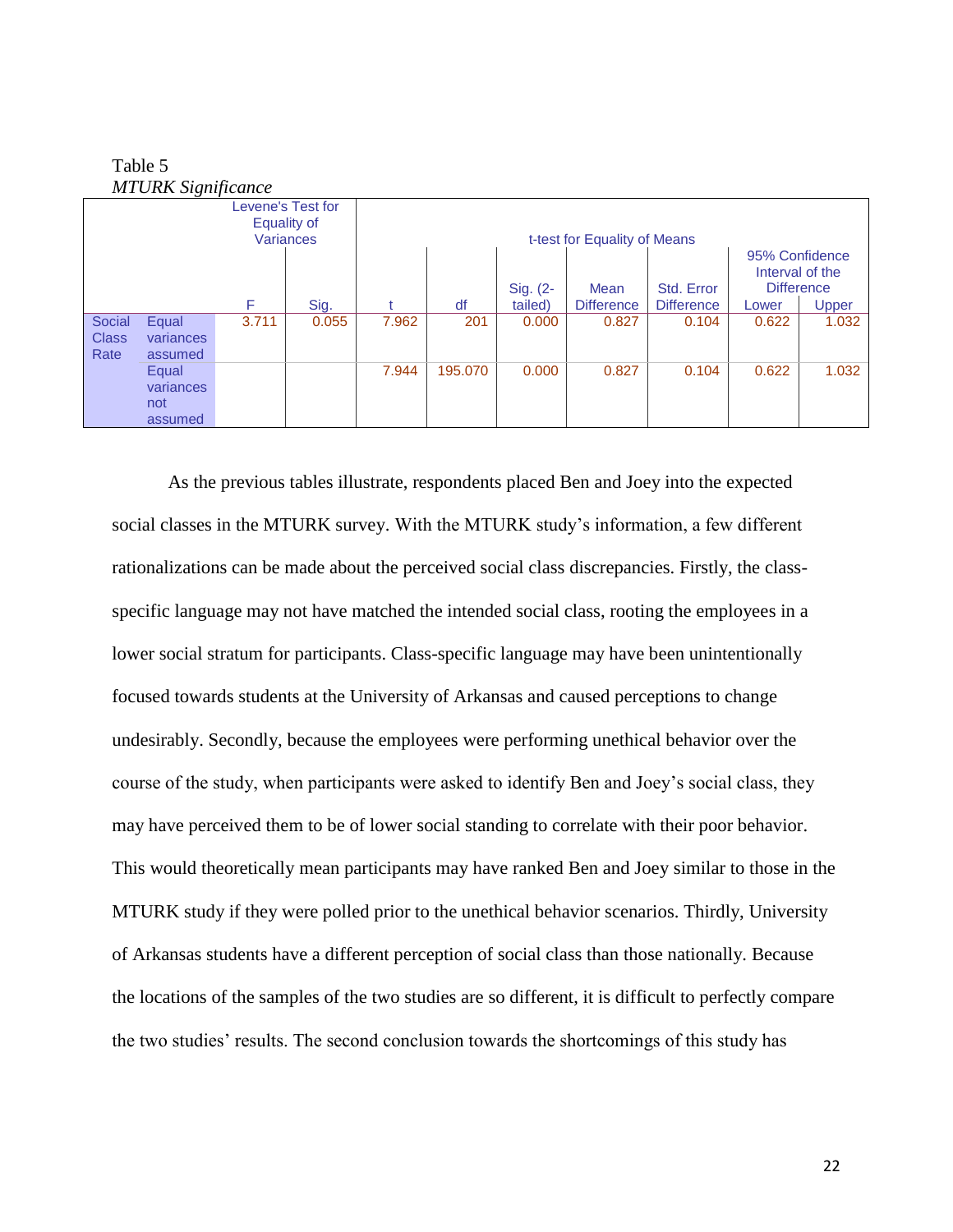interesting implications for future research if true. It could show that prejudices unintentionally accrue to an individual if they are repeatedly scrutinized as a bad actor.

#### **Improvements and Future Research**

To improve this study, the sample should be larger and more closely represent those in the labor force because the workplace was the focal point of the study. The perceptions of business leaders and employees are the most relevant to the study's results and conclusions. Additionally, social class images need to be more distinct and numerous to differentiate participant's potential ingroups. Further research should be performed on social class-specific language to describe behavior because distinguishing class language was largely created without empirical backing. All these elements would marginally improve the findings of this study if implemented.

Potential avenues for related future research would be a similar survey but with unethical behaviors with victims, with both the perpetrator and victim portrayed as a certain social class. This study could test whether a participant's own social class is more closely tied with victims or perpetrators of the same social class. Would participants want to more harshly punish perpetrators that attack a member of their own social class or give more leniency towards perpetrators of the same social class? Also, a study should be performed with second-party adjudicators – someone who is being directly impacted by the transgression to gauge their biases. Ingroup biases illustrate that instead of third-party leniency, adjudication could have secondparty scrutiny for those ingroup perpetrators. Lastly, a study should be done to test whether the unethical behavior of an individual can actually change people's perception of that individual's social class. This study may have shown some evidence of this phenomenon and warrants further explanation.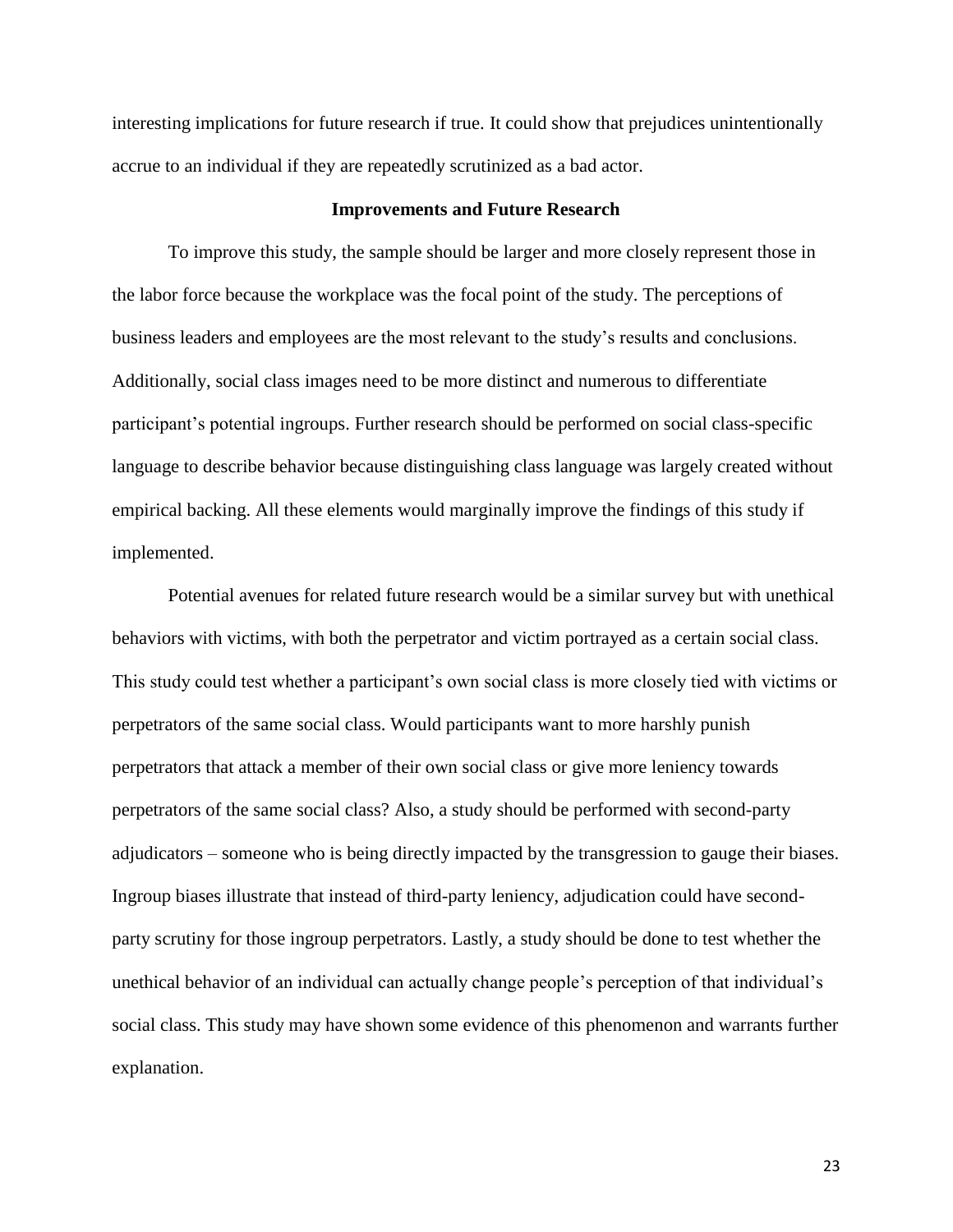#### **Conclusion**

This study and sought to measure the effect of social class on a third-party's perception of ethicality and assignment of punishment for unethical behavior in a workplace. In legal proceedings, lower class defendants face harsher sentences, and this study attempted to mirror those findings in the business setting. Additionally, social class ingroup biasing was measured, theorizing that similar social class participants and perpetrators would result in less punitive measures suggested. After conductance, it was shown there was no significant differences in third-party assessments of wrongdoing and assignment of punishment between employees of differing social strata, nor did it show that people are lenient on members of their own social class for unethical behavior. However, experimental limitations may point to why differences were not statistically significant and certainly warrants further testing.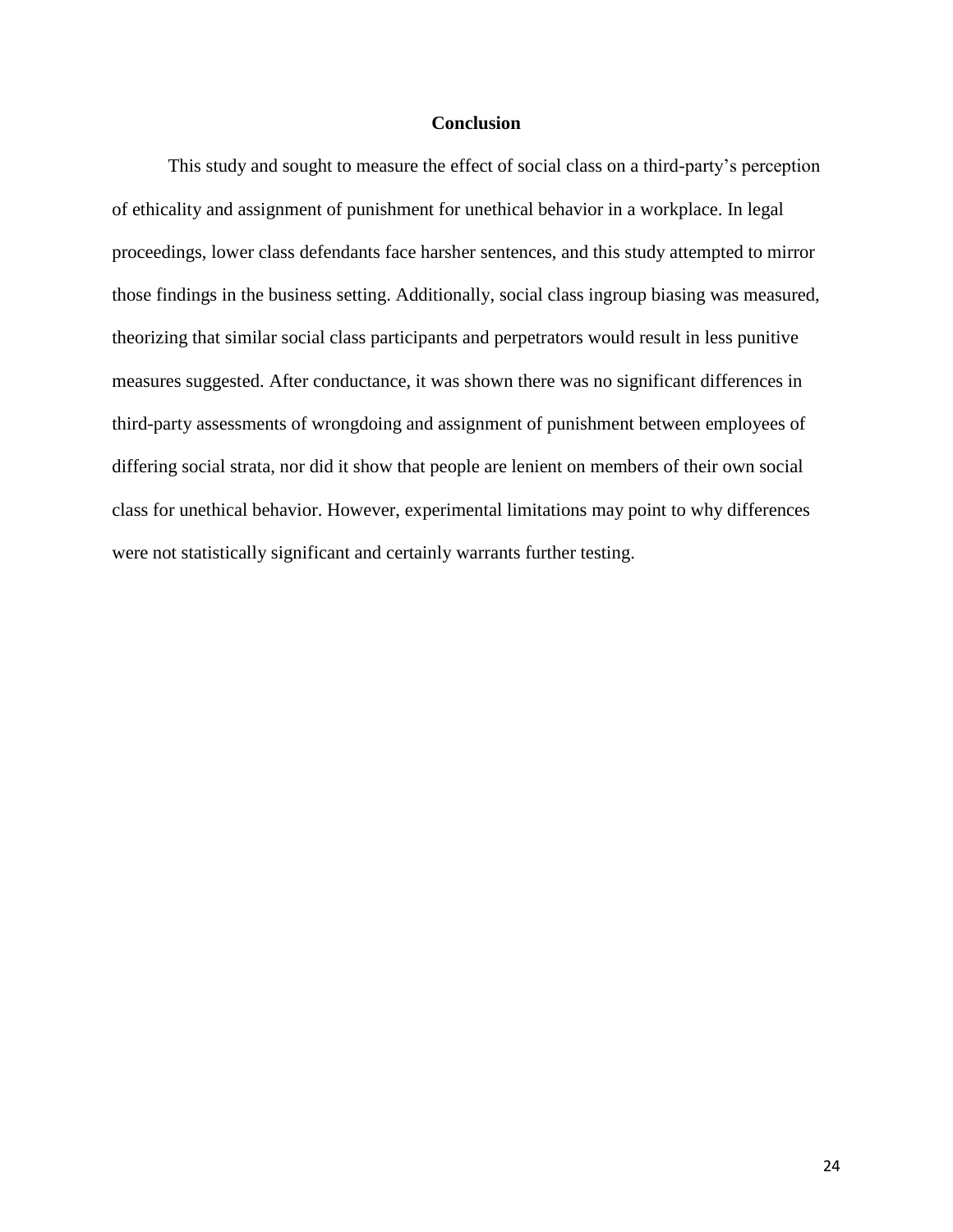#### **References**

- Abrams, Dominic, Georgina Randsley de Moura, and Giovanni A. Travaglino. "A Double Standard when Group Members Behave Badly: Transgression Credit to Ingroup Leaders." *Journal of Personality and Social Psychology*, vol. 105, no. 5, 2013, pp. 799- 815.
- Bauman, Christopher W., Leigh P. Tost, and Madeline Ong. "Blame the Shepherd Not the Sheep: Imitating Higher-Ranking Transgressors Mitigates Punishment for Unethical Behavior." *Organizational Behavior and Human Decision Processes*, vol. 137, 2016, pp. 123-141.
- Bjornsdottir, R. T., and Nicholas O. Rule. "The Visibility of Social Class from Facial Cues." Journal of Personality and Social Psychology, vol. 113, no. 4, 2017, pp. 530-546.
- Bucar, Branko, Miroslav Glas, and Robert D. Hisrich. "Ethics and Entrepreneurs: An International Comparative Study." *Journal of Business Venturing*, vol. 18, no. 2, 2003, pp. 261-281.
- Darley, John M., and Thane S. Pittman. "The Psychology of Compensatory and Retributive Justice." *Personality and Social Psychology Review : An Official Journal of the Society for Personality and Social Psychology, Inc*, vol. 7, no. 4, 2003, pp. 324-336.
- Drolet, Caroline E., Carolyn L. Hafer, and Larry Heuer. "The Role of Perceived Deservingness in the Toleration of Human Rights Violations." *Social Justice Research*, vol. 29, no. 4, 2016, pp. 429-455.
- Fullmer, Austin E. *Influences of Race, SES, and Attractiveness on Juror Decisions for Mothers Who Kill: An Aversive Racism Explanation*, ProQuest Dissertations Publishing, 2014.
- Gromet, Dena M., and John M. Darley. "Punishment and Beyond: Achieving Justice through the Satisfaction of Multiple Goals." *Law & Society Review*, vol. 43, no. 1, 2009, pp. 1-38.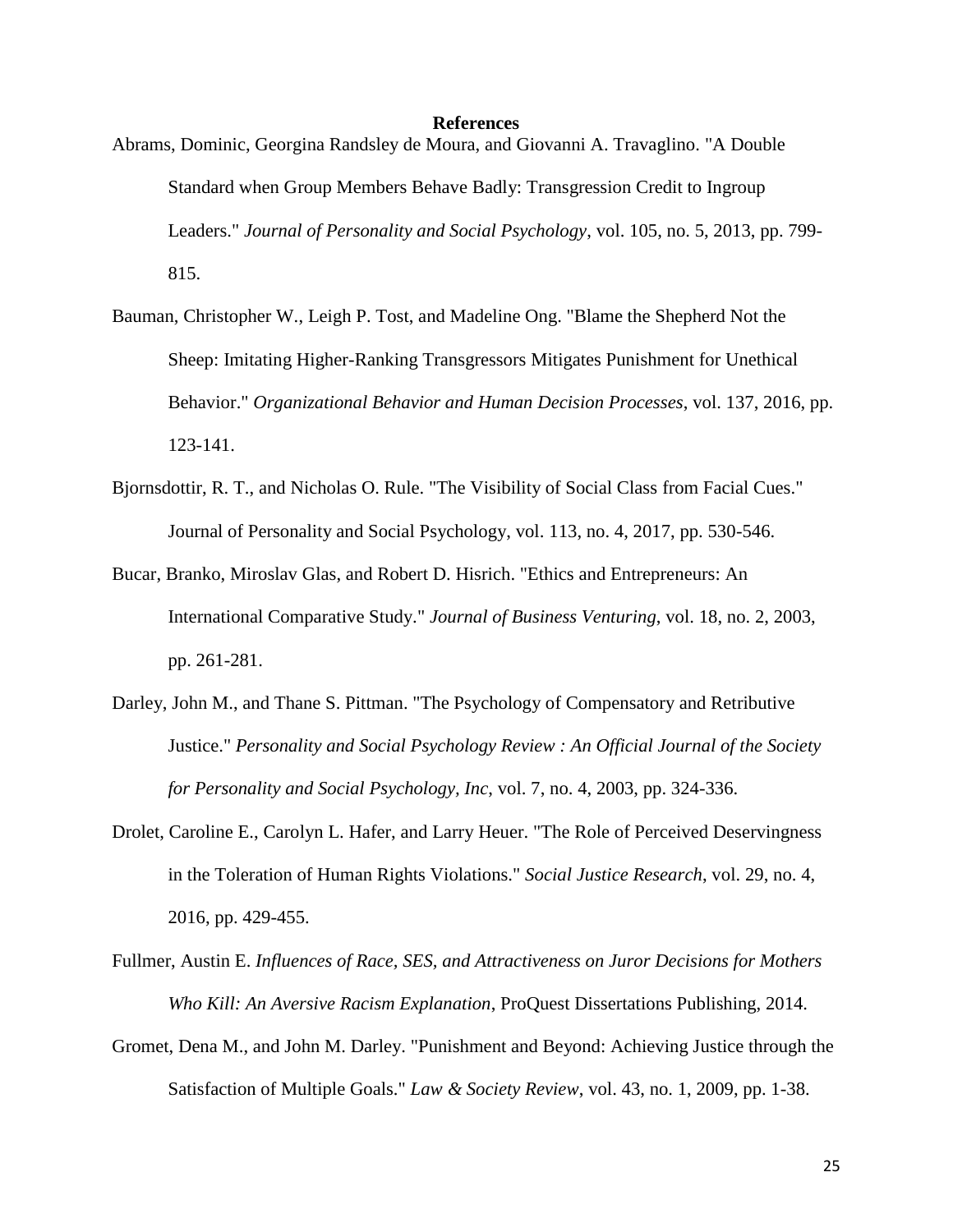- Manstead, Antony S. R. "The Psychology of Social Class: How Socioeconomic Status Impacts Thought, Feelings, and Behaviour." *British Journal of Social Psychology*, vol. 57, no. 2, 2018, pp. 267-291.
- Mitchell, Tara L., et al. "Racial Bias in Mock Juror Decision-Making: A Meta-Analytic Review of Defendant Treatment." *Law and Human Behavior*, vol. 29, no. 6, 2005, pp. 621-637.
- Navarro-Carrillo, Ginés, Inmaculada Valor-Segura, and Miguel Moya. "Do You Trust Strangers, Close Acquaintances, and Members of Your Ingroup? Differences in Trust Based on Social Class in Spain." *Social Indicators Research*, vol. 135, no. 2, 2018, pp. 585-597.
- Piff, Paul K. *On Wealth and Wrongdoing: How Social Class Influences Unethical Behavior*, ProQuest Dissertations Publishing, 2012.
- Pinto, Isabel R., et al. "Membership Status and Subjective Group Dynamics: Who Triggers the Black Sheep Effect?" *Journal of Personality and Social Psychology*, vol. 99, no. 1, 2010, pp. 107-119.
- Rhodes, William, et al. "Federal Sentencing Disparity: 2005–2012." *Bureau of Justice Statistics*, 22 Oct. 2015, www.bjs.gov/content/pub/pdf/fsd0512.pdf.
- Schiller, Bastian, Thomas Baumgartner, and Daria Knoch. "Intergroup Bias in Third-Party Punishment Stems from both Ingroup Favoritism and Outgroup Discrimination." *Evolution and Human Behavior*, vol. 35, no. 3, 2014, pp. 169-175.
- Schvey, N. A., et al. "The Influence of a Defendant's Body Weight on Perceptions of Guilt." *International Journal of Obesity* (2005), vol. 37, no. 9, 2013, pp. 1275.
- Willick, Daniel H., Gretchen Gehlker, and Anita M. Watts. "social Class as a Factor Affecting Judicial Disposition Defendants Charged with Criminal Homosexual Acts." *Criminology*, vol. 13, no. 1, 1975, pp. 57-77.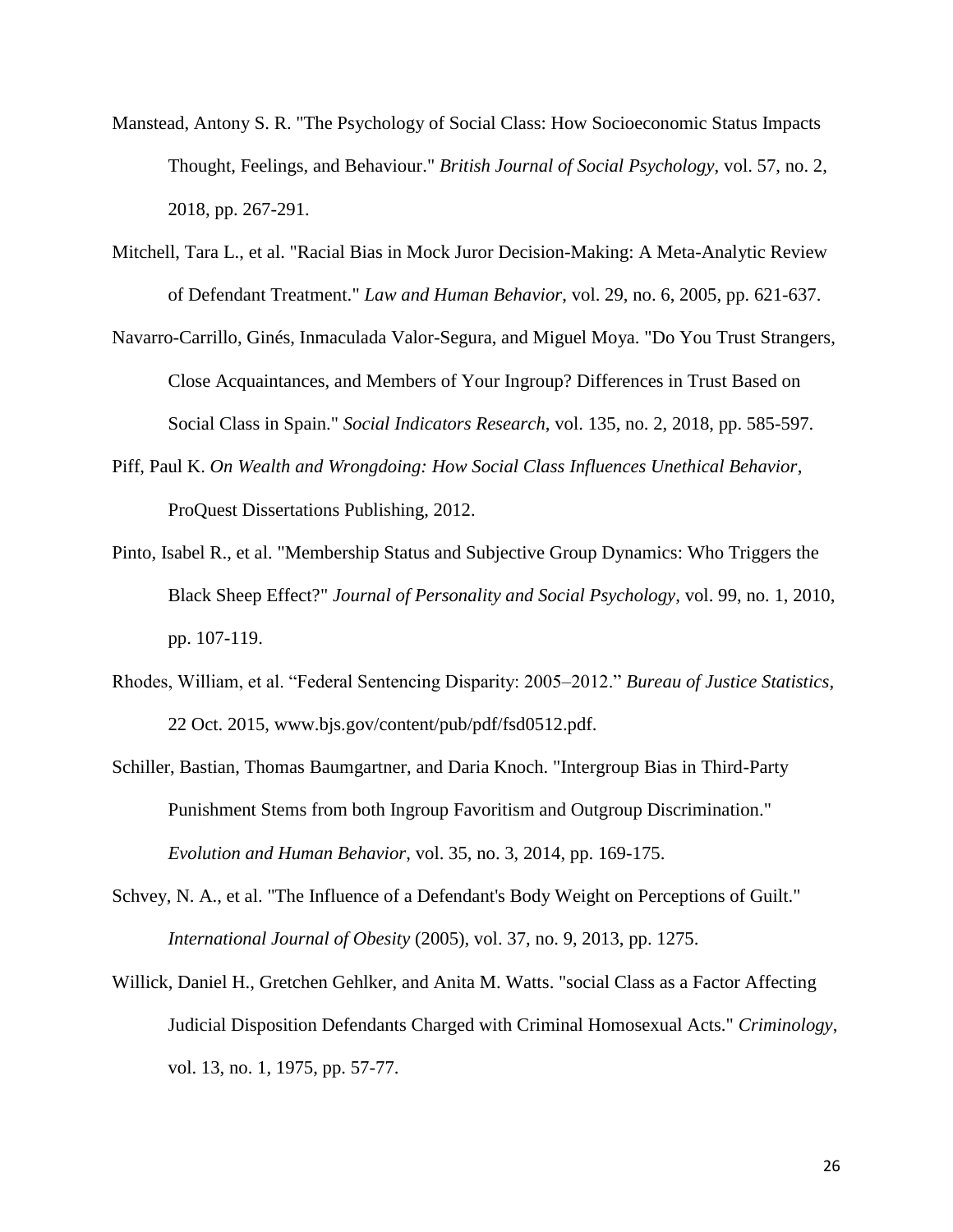Wooldredge, John. "Neighborhood Effects on Felony Sentencing." *Journal of Research in Crime and Delinquency*, vol. 44, no. 2, 2007, pp. 238-263.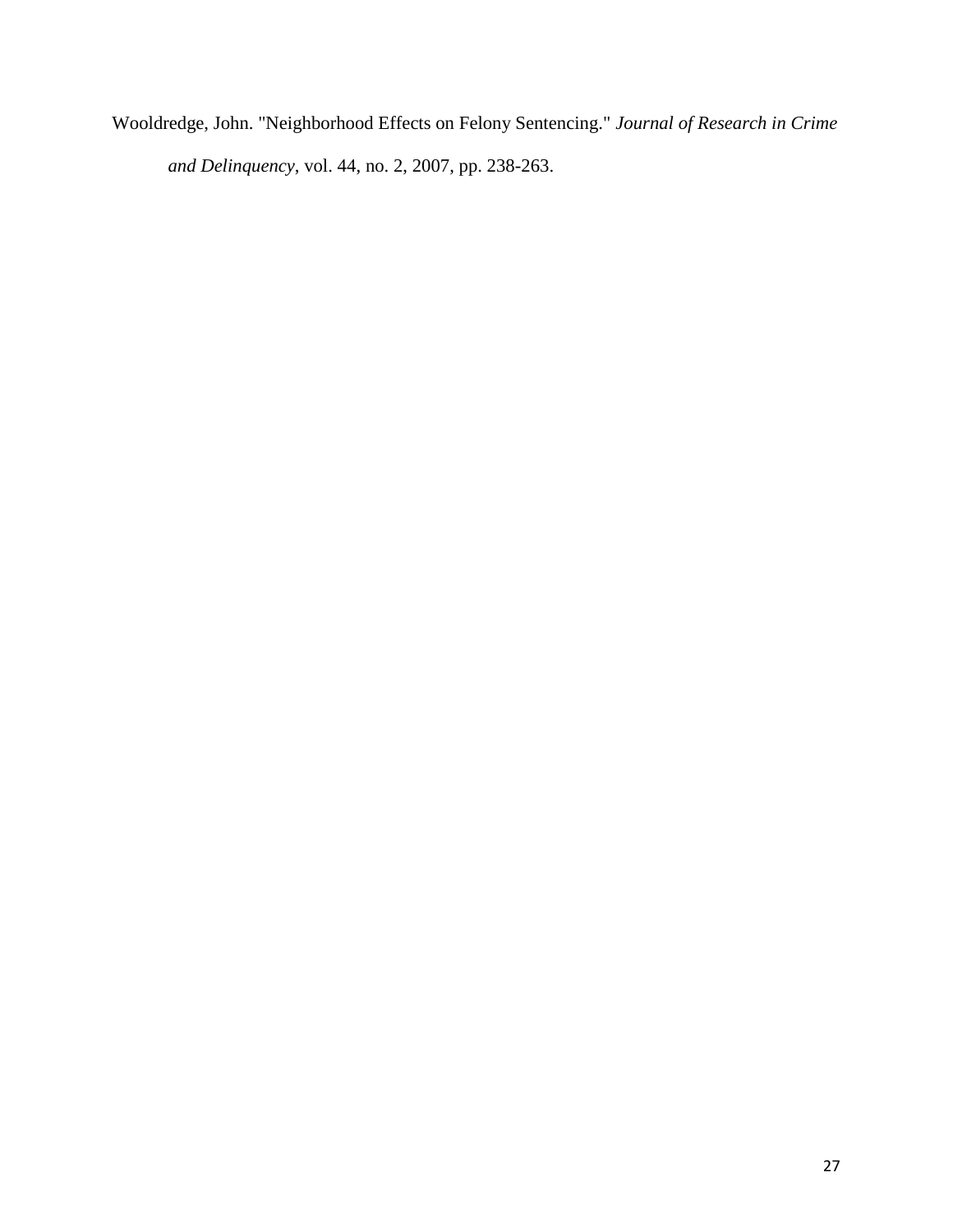# **Appendix**

# **Survey 1 Social Class Measures**

1. The following question asks about your standing in society. Think of the **ladder below** as representing where people stand in our society. At the top of the ladder are the people who are best off, those who have the most money, most education, and best jobs. At the bottom are the people who are worst off, those who have the least money, least education, and worst jobs or no job.

Select the rung that best describes where **you currently stand** on the ladder. Please select only one.

Participants were presented with a vertical ladder with ten rungs to click on.

2. The following is similar to the previous question, but asks about your standing in society **during your childhood** rather than your current standing

The following question asks about your standing in society. Think of the ladder as representing where people stand in our society. At the top of the ladder are the people who are best off, those who have the most money, most education, and best jobs. At the bottom are the people who are worst off, those who have the least money, least education, and worst jobs or no job.

Select the rung that best describes **where your family stood on the ladder** *during your childhood*. Please select only one.

Participants were presented with a vertical ladder with ten rungs to click on.

- 3. What is your current social class status?
	- 1. Lower
	- 2. Lower-Middle
	- 3. Middle
	- 4. Upper-Middle
	- 5. Upper

# 4. What was your social class status during childhood?

- 1. Lower
- 2. Lower-Middle
- 3. Middle
- 4. Upper-Middle
- 5. Upper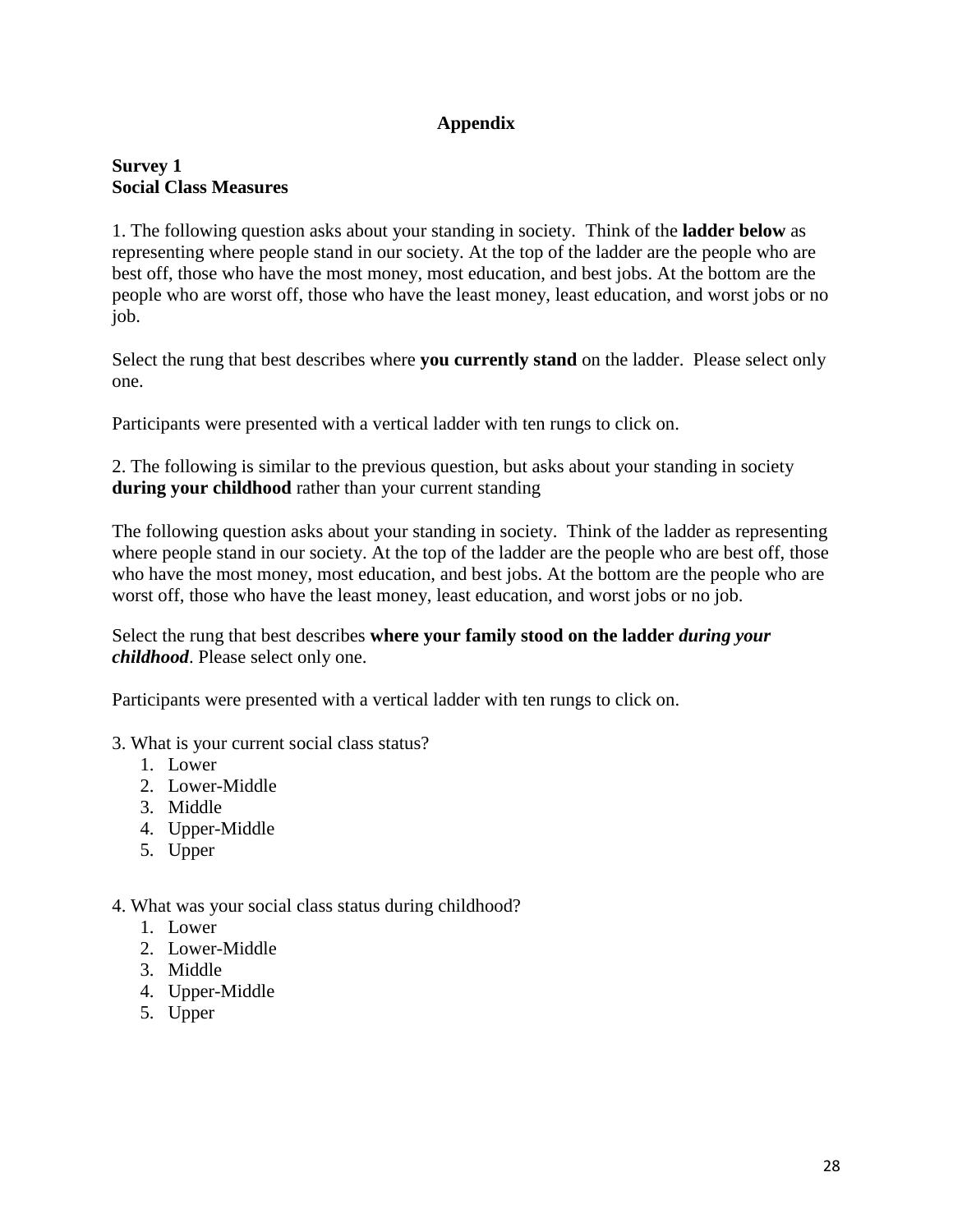# **Vignette 1**

Upper SC: While at work, you overhear an employee, Benjamin Cabot, making long calls that are clearly not work related. He appears to be making calls to local **classical** music radio stations to enter contests for cash prizes, affecting his daily productivity. You expect this behavior to fade after a couple days, but your coworker continues to make unrelated calls for the next two weeks.

Lower SC: While at work, you overhear an employee, Joey Clark, making long calls that are clearly not work related. He appears to be making calls to local **country** radio stations to enter contests for cash prizes, affecting his daily productivity. You expect this behavior to fade after a couple days, but your coworker continues to make unrelated calls for the next two weeks.

# **Vignette 2**

Upper SC: While at an employee, Benjamin Cabot's, desk you notice several piles of supply items from the office including boxes of pencils, glue, and tape in his **briefcase**. When you ask him about this, he says he is using the supplies for an art project unrelated to his work.

Lower SC: While at an employee, Joey Clark's, desk you notice several piles of supply items from the office including boxes of pencils, glue, and tape in his **backpack**. When you ask him about this, he says he is using the supplies for a home project unrelated to his work.

# **Vignette 3**

Upper SC: Your employee Benjamin Cabot **travels frequently to visit with existing and potential clients**. Benjamin must submit itemized receipts to be approved by the company for reimbursement as well as report the amount he wants reimbursed. Benjamin has been traveling for the company for a couple years now and has been seen to be trustworthy in his traveling expenditures. Those approving his reimbursement no longer look with scrutiny at his itemized receipts. You've noticed Benjamin begins to report that he should be reimbursed at least 10% more than what he spent on his travels.

Lower SC: Your employee Joey Clark **travels frequently to make deliveries**. Joey must submit itemized receipts to be approved by the company for reimbursement as well as report the amount he wants reimbursed. Joey has been traveling for the company for a couple years now and has been seen to be trustworthy in his traveling expenditures. Those approving his reimbursement no longer look with scrutiny at his itemized receipts. You've noticed Joey begins to report that he should be reimbursed at least 10% more than what he spent on his travels.

# **Vignette 4**

Upper SC: At your workplace, the refrigerator is routinely stocked with waters, juices, and snacks for your employees' consumption and enjoyment during the work day. Last Friday, you saw Benjamin Cabot filling up his **yeti cooler** with the drinks and snacks on his way out for the weekend.

Lower SC: At your workplace, the refrigerator is routinely stocked with waters, juices, and snacks for your employees' consumption and enjoyment during the work day. Last Friday, you saw Joey Clark filling up a **Walmart plastic bag** with the drinks and snacks on his way out for the weekend.